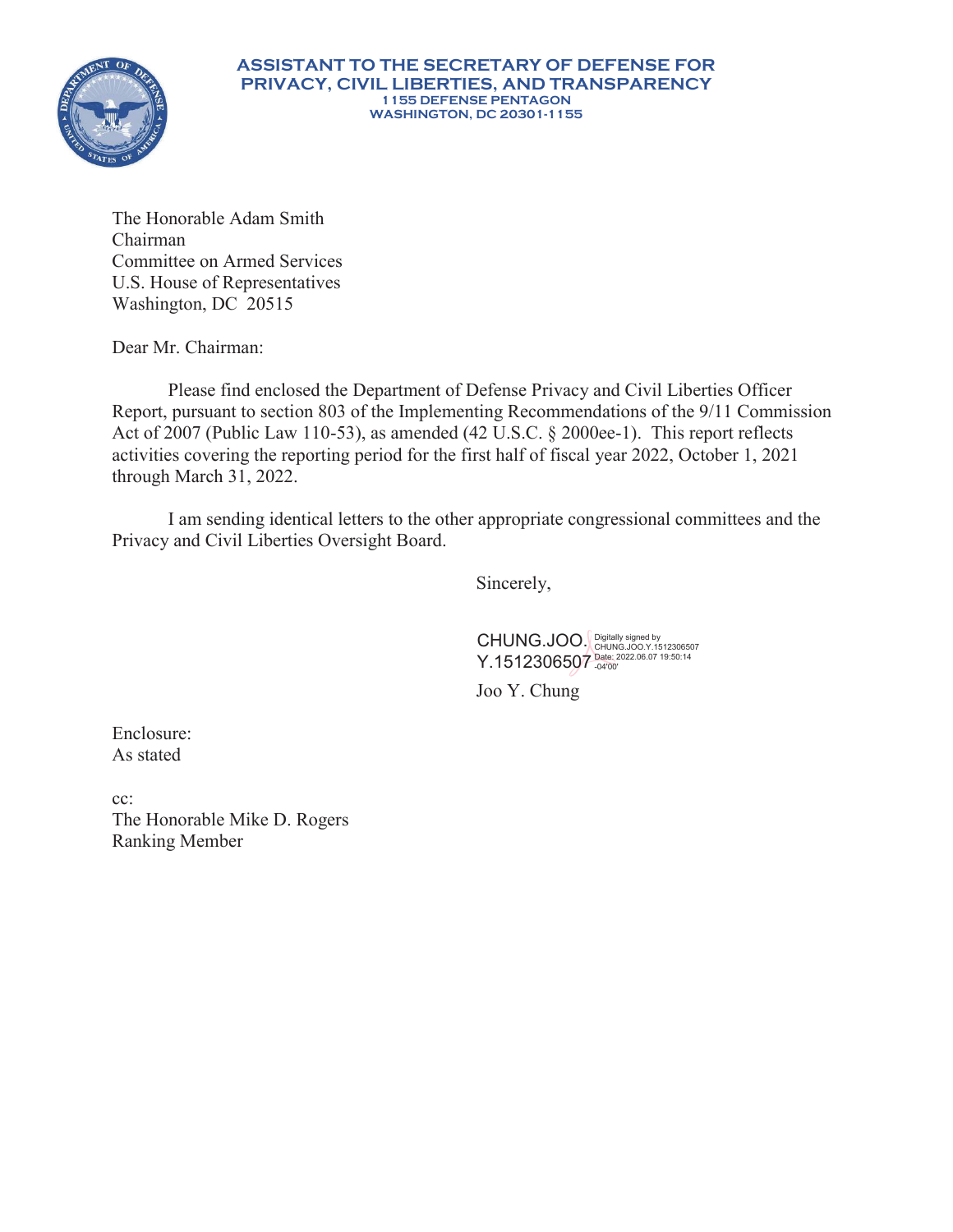

#### **ASSISTANT TO THE SECRETARY OF DEFENSE FOR PRIVACY, CIVIL LIBERTIES, AND TRANSPARENCY 1155 DEFENSE PENTAGON WASHINGTON, DC 20301-1155**

The Honorable Carolyn B. Maloney Chairwoman Committee on Oversight and Reform U.S. House of Representatives Washington, DC 20515

Dear Madam Chairwoman:

Please find enclosed the Department of Defense Privacy and Civil Liberties Officer Report, pursuant to section 803 of the Implementing Recommendations of the 9/11 Commission Act of 2007 (Public Law 110-53), as amended (42 U.S.C. § 2000ee-1). This report reflects activities covering the reporting period for the first half of fiscal year 2022, October 1, 2021 through March 31, 2022.

I am sending identical letters to the other appropriate congressional committees and the Privacy and Civil Liberties Oversight Board.

Sincerely,

CHUNG.JOO. Y.1512306507 Digitally signed by CHUNG.JOO.Y.1512306507 Date: 2022.06.07 19:50:33 -04'00'

Joo Y. Chung

Enclosure: As stated

cc: The Honorable James R. Comer Ranking Member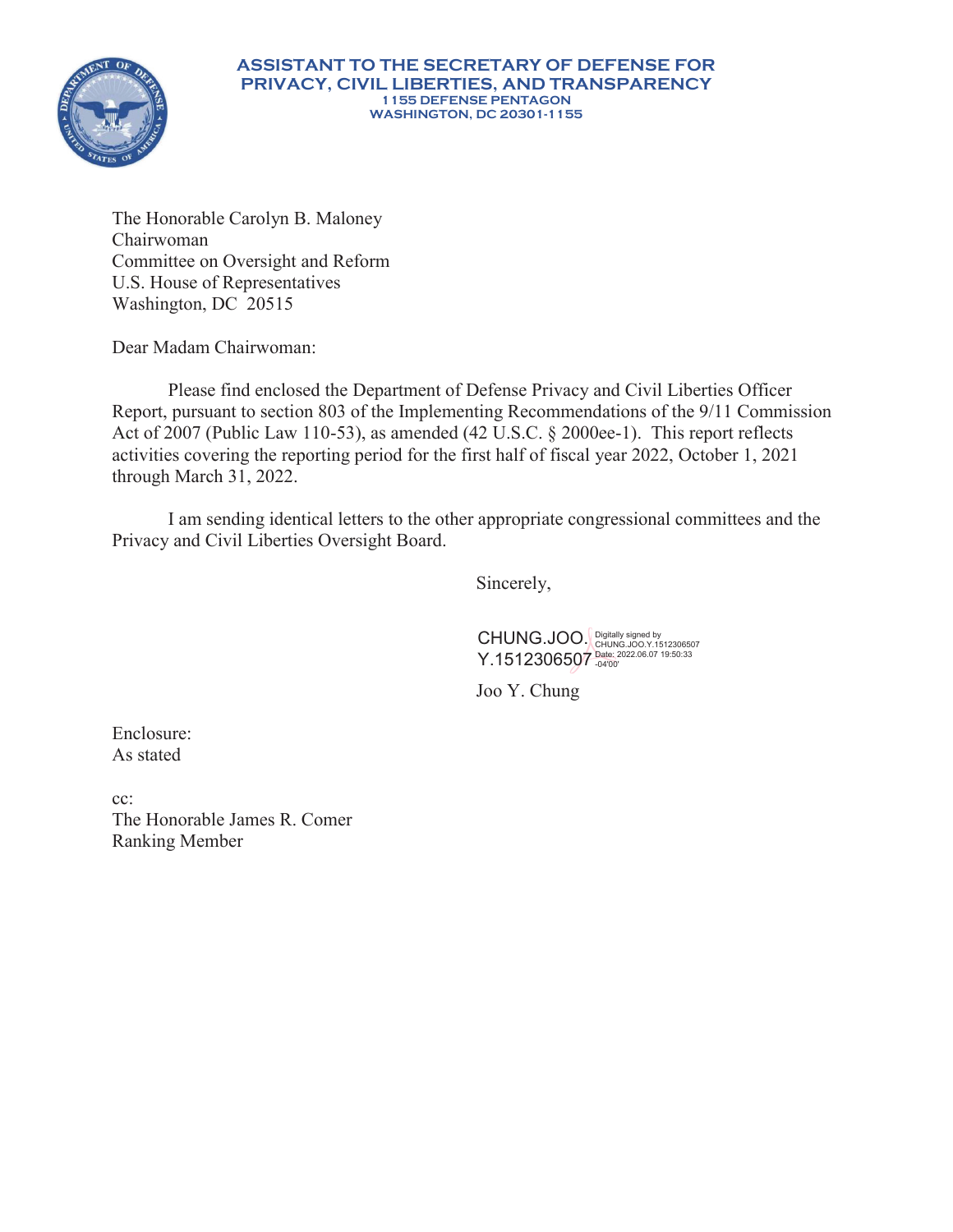

The Honorable Adam B. Schiff Chairman Permanent Select Committee on Intelligence U.S. House of Representatives Washington, DC 20515

Dear Mr. Chairman:

Please find enclosed the Department of Defense Privacy and Civil Liberties Officer Report, pursuant to section 803 of the Implementing Recommendations of the 9/11 Commission Act of 2007 (Public Law 110-53), as amended (42 U.S.C. § 2000ee-1). This report reflects activities covering the reporting period for the first half of fiscal year 2022, October 1, 2021 through March, 2022.

I am sending identical letters to the other appropriate congressional committees and the Privacy and Civil Liberties Oversight Board.

Sincerely,

CHUNG.JOO. Digitally signed by<br>CHUNG.JOO. CHUNG.JOO.Y.1512306507 Y.1512306507 Date: 2022.06.07 19:50:53

Joo Y. Chung

Enclosure: As stated

cc: The Honorable Michael R. Turner Ranking Member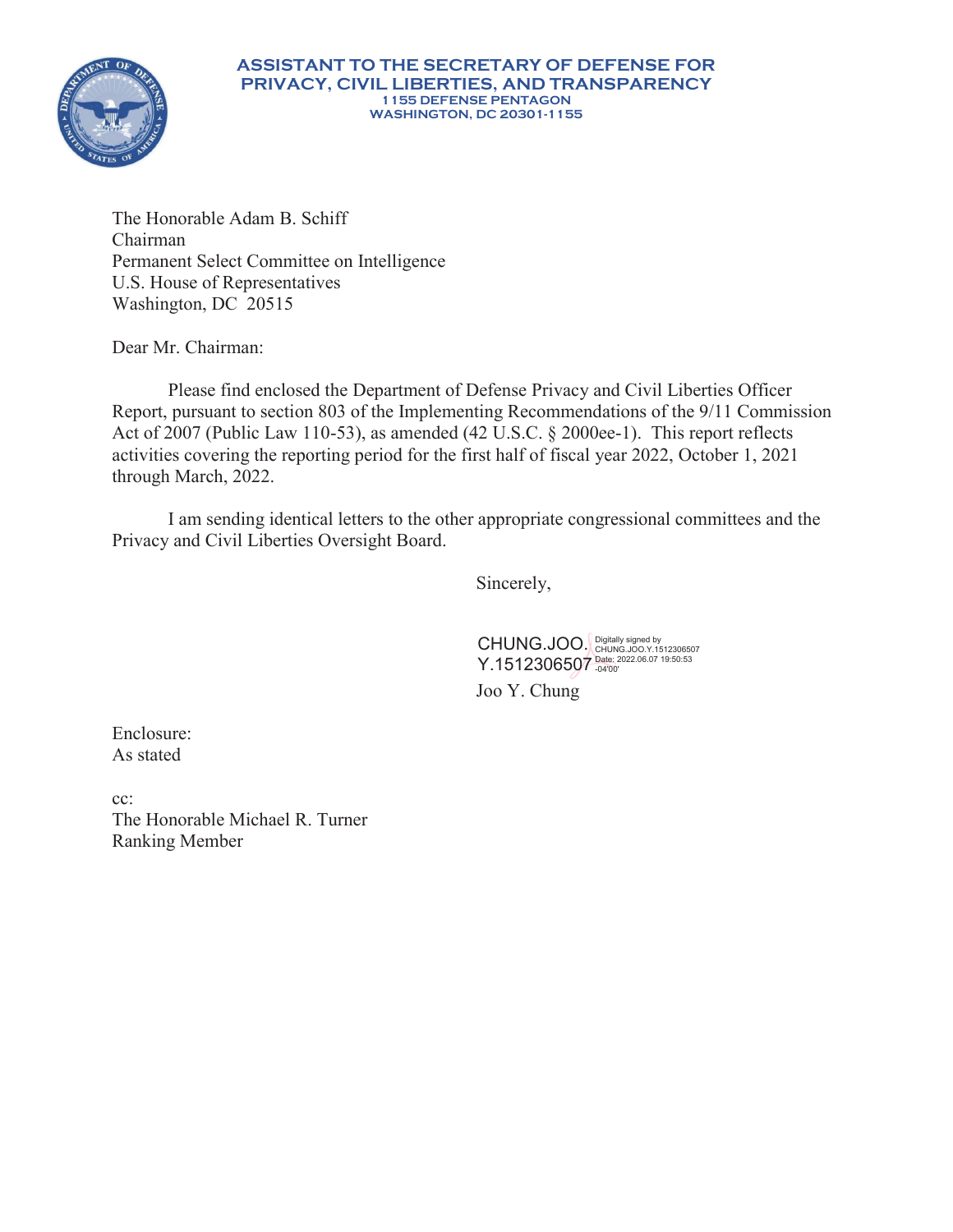

The Honorable Mark Warner Chairman Select Committee on Intelligence United States Senate Washington, DC 20510

Dear Mr. Chairman:

Please find enclosed the Department of Defense Privacy and Civil Liberties Officer Report, pursuant to section 803 of the Implementing Recommendations of the 9/11 Commission Act of 2007 (Public Law 110-53), as amended (42 U.S.C. § 2000ee-1). This report reflects activities covering the reporting period for the first half of fiscal year 2022, October 1, 2021 through March 31, 2022.

I am sending identical letters to the other appropriate congressional committees and the Privacy and Civil Liberties Oversight Board.

Sincerely,

CHUNG.JOO. Digitally signed by<br>CHUNG.JOO. CHUNG.JOO.Y.1512306507 Y.1512306507 Date: 2022.06.07 19:51:12

Joo Y. Chung

Enclosure: As stated

cc: The Honorable Marco Rubio Ranking Member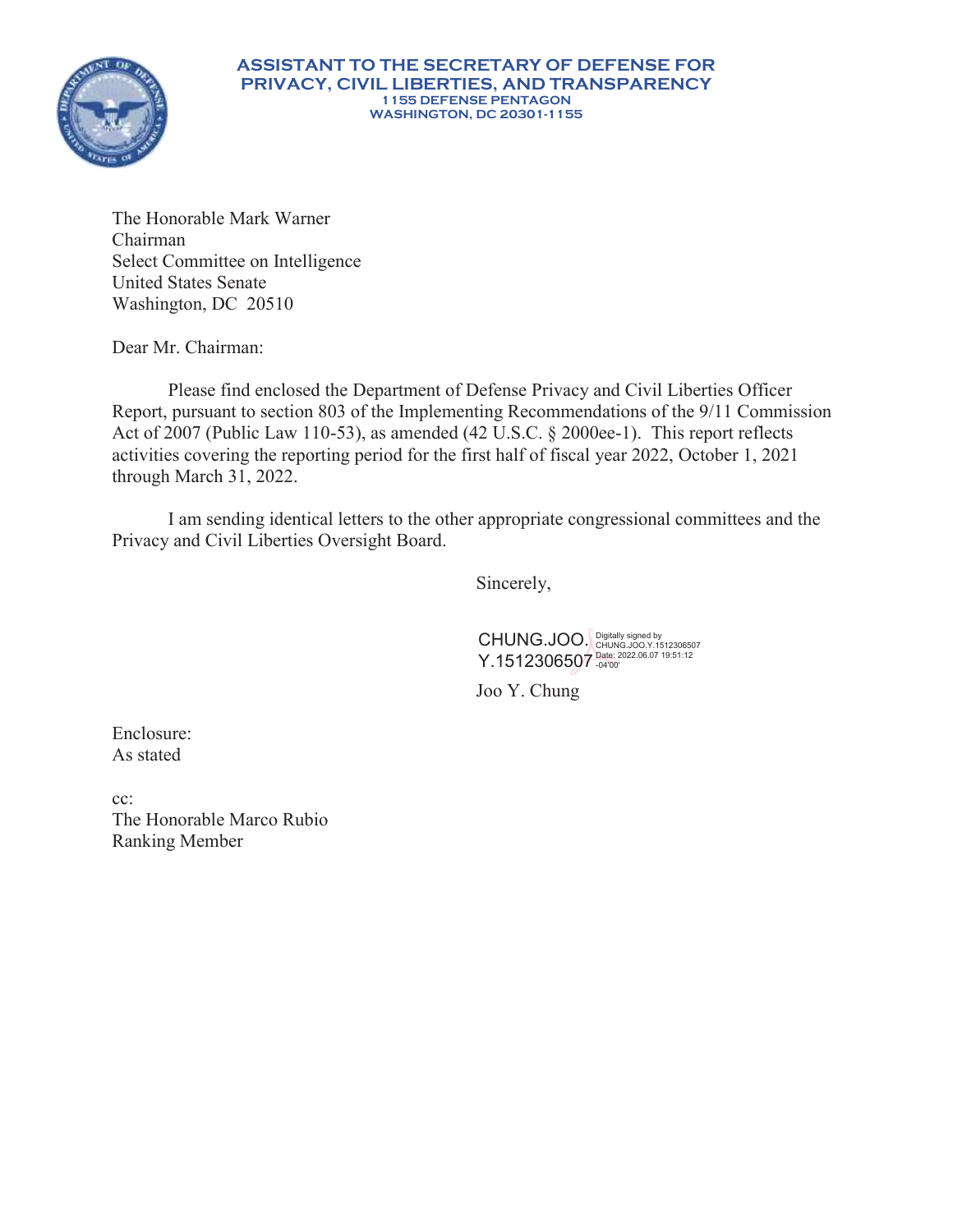

#### **ASSISTANT TO THE SECRETARY OF DEFENSE FOR PRIVACY, CIVIL LIBERTIES, AND TRANSPARENCY 1155 DEFENSE PENTAGON WASHINGTON, DC 20301-1155**

The Honorable Jerrold Nadler Chairman Committee on the Judiciary U.S. House of Representatives Washington, DC 20515

Dear Mr. Chairman:

Please find enclosed the Department of Defense Privacy and Civil Liberties Officer Report, pursuant to section 803 of the Implementing Recommendations of the 9/11 Commission Act of 2007 (Public Law 110-53), as amended (42 U.S.C. § 2000ee-1). This report reflects activities covering the reporting period for the first half of fiscal year 2022, October 1, 2021 through March 31, 2022.

I am sending identical letters to the other appropriate congressional committees and the Privacy and Civil Liberties Oversight Board.

Sincerely,

CHUNG.JOO. Y.1512306507 Digitally signed by CHUNG.JOO.Y.1512306507 Date: 2022.06.07 19:51:31 -04'00'

Joo Y. Chung

Enclosure: As stated

cc: The Honorable Jim Jordan Ranking Member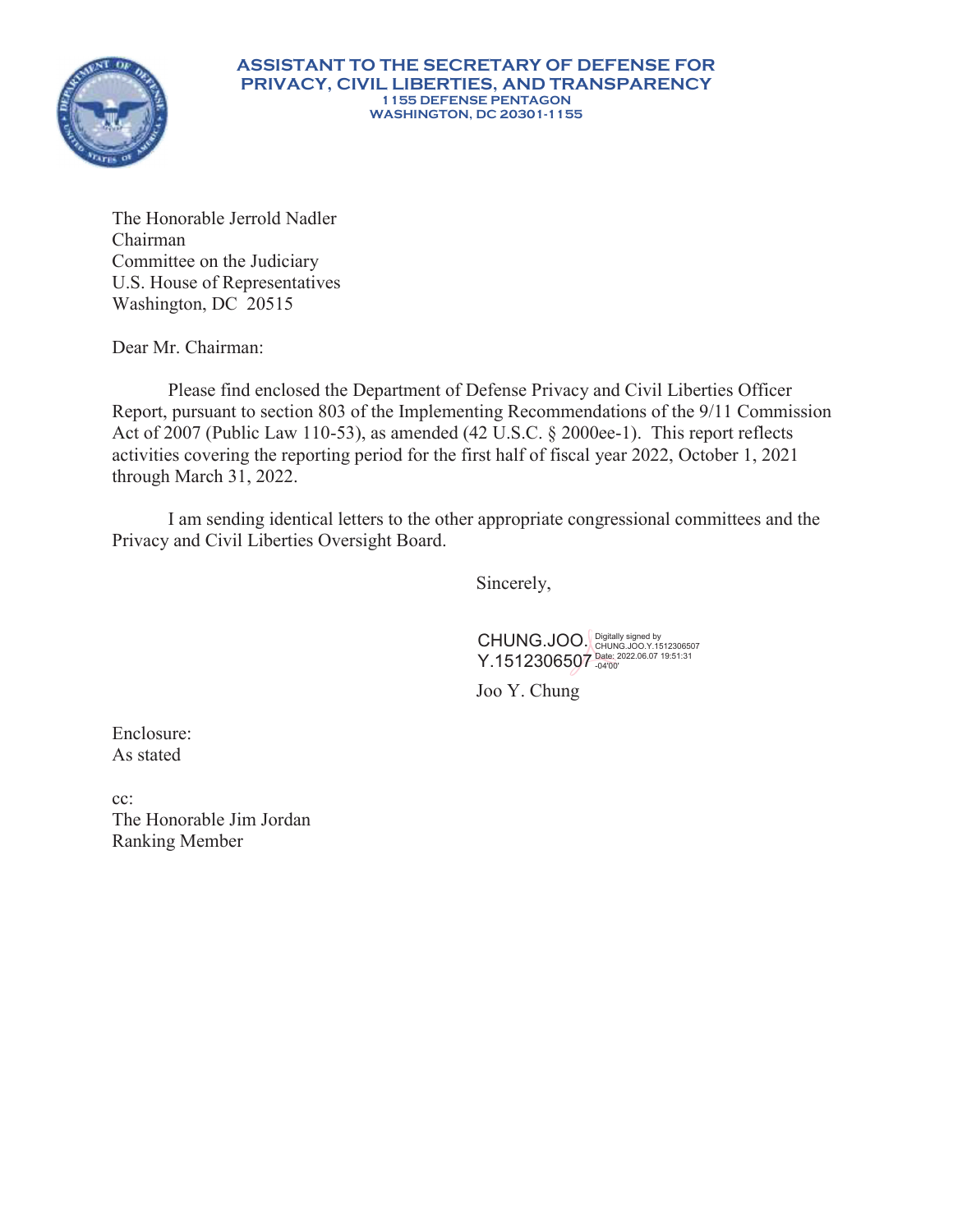

The Honorable Richard J. Durbin Chairman Committee on the Judiciary United States Senate Washington, DC 20510

Dear Mr. Chairman:

Please find enclosed the Department of Defense Privacy and Civil Liberties Officer Report, pursuant to section 803 of the Implementing Recommendations of the 9/11 Commission Act of 2007 (Public Law 110-53), as amended (42 U.S.C. § 2000ee-1). This report reflects activities covering the reporting period for the first half of fiscal year 2022, October 1, 2021 through March 31, 2022.

I am sending identical letters to the other appropriate congressional committees and the Privacy and Civil Liberties Oversight Board.

Sincerely,

CHUNG.JOO. Y.1512306507 Digitally signed by CHUNG.JOO.Y.1512306507 Date: 2022.06.07 19:51:50 -04'00'

Joo Y. Chung

Enclosure: As stated

cc: The Honorable Chuck Grassley Ranking Member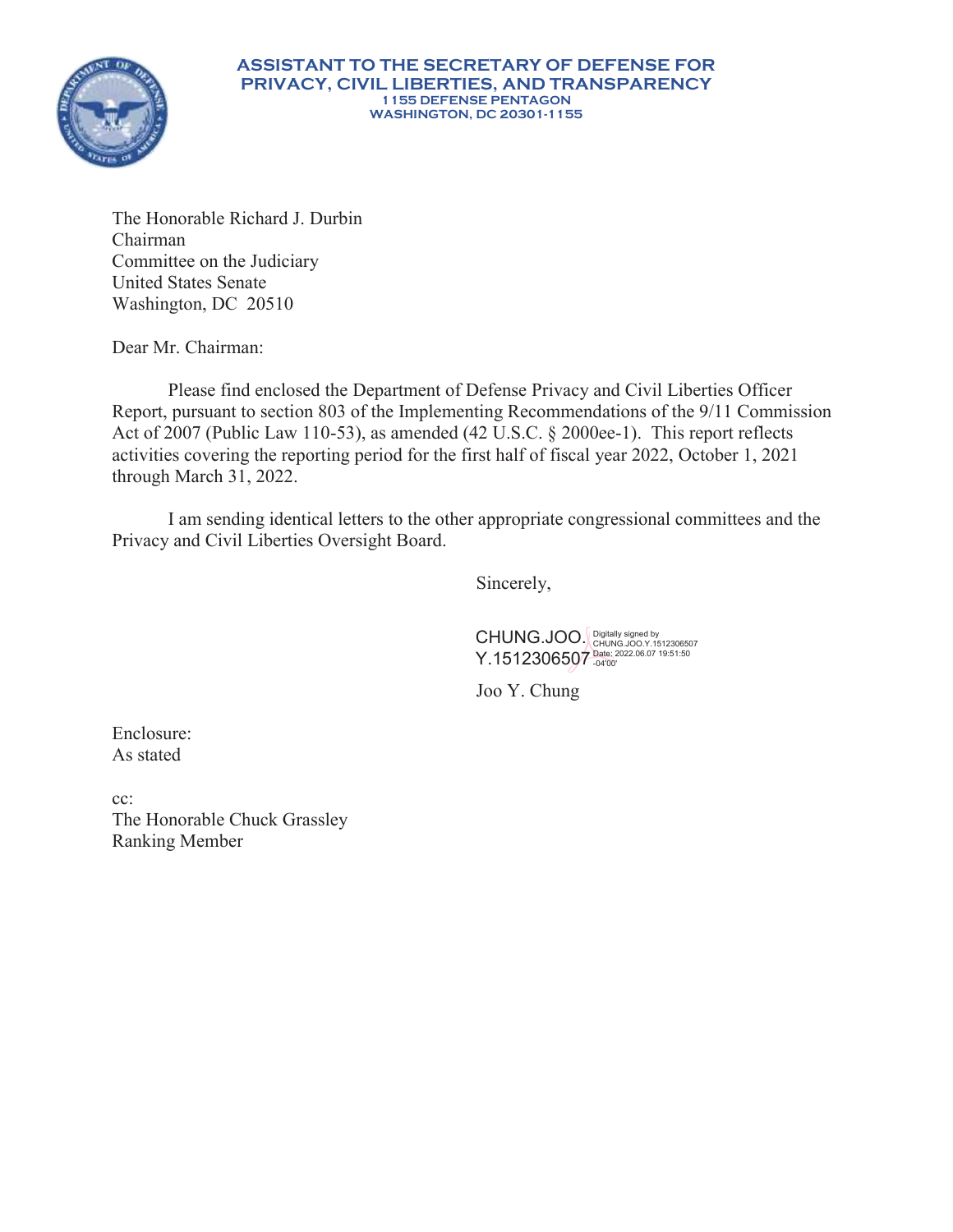

The Honorable Jack Reed Chairman Committee on Armed Services United States Senate Washington, DC 20510

Dear Mr. Chairman:

Please find enclosed the Department of Defense Privacy and Civil Liberties Officer Report, pursuant to section 803 of the Implementing Recommendations of the 9/11 Commission Act of 2007 (Public Law 110-53), as amended (42 U.S.C. § 2000ee-1). This report reflects activities covering the reporting period for the first half of fiscal year 2022, October 1, 2021 through March 31, 2022.

I am sending identical letters to the other appropriate congressional committees and the Privacy and Civil Liberties Oversight Board.

Sincerely,

CHUNG.JOO. Y.1512306507 Digitally signed by CHUNG.JOO.Y.1512306507 Date: 2022.06.07 19:52:15 -04'00'

Joo Y. Chung

Enclosure: As stated

cc: The Honorable James M. Inhofe Ranking Member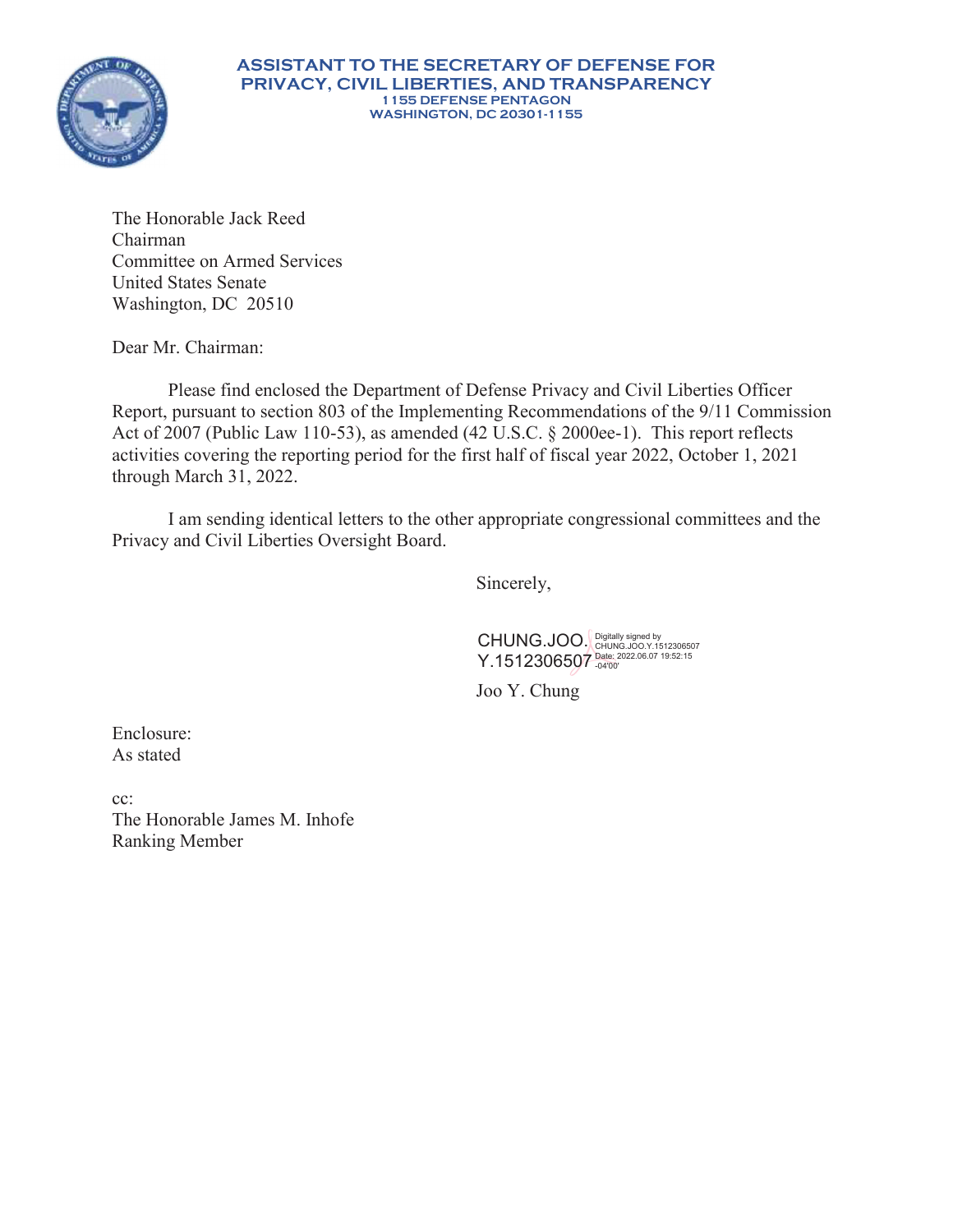

#### **ASSISTANT TO THE SECRETARY OF DEFENSE FOR PRIVACY, CIVIL LIBERTIES, AND TRANSPARENCY 1155 DEFENSE PENTAGON WASHINGTON, DC 20301-1155**

The Honorable Gary C. Peters Chairman Committee on Homeland Security & Governmental Affairs United States Senate Washington, DC 20510

Dear Mr. Chairman:

Please find enclosed the Department of Defense Privacy and Civil Liberties Officer Report, pursuant to section 803 of the Implementing Recommendations of the 9/11 Commission Act of 2007 (Public Law 110-53), as amended (42 U.S.C. § 2000ee-1). This report reflects activities covering the reporting period for the first half of fiscal year 2022, October 1, 2021 through March 31, 2022.

I am sending identical letters to the other appropriate congressional committees and the Privacy and Civil Liberties Oversight Board.

Sincerely,

CHUNG.JOO. Y.1512306507 Digitally signed by CHUNG.JOO.Y.1512306507 Date: 2022.06.07 19:52:39 -04'00'

Joo Y. Chung

Enclosure: As stated

cc: The Honorable Rob Portman Ranking Member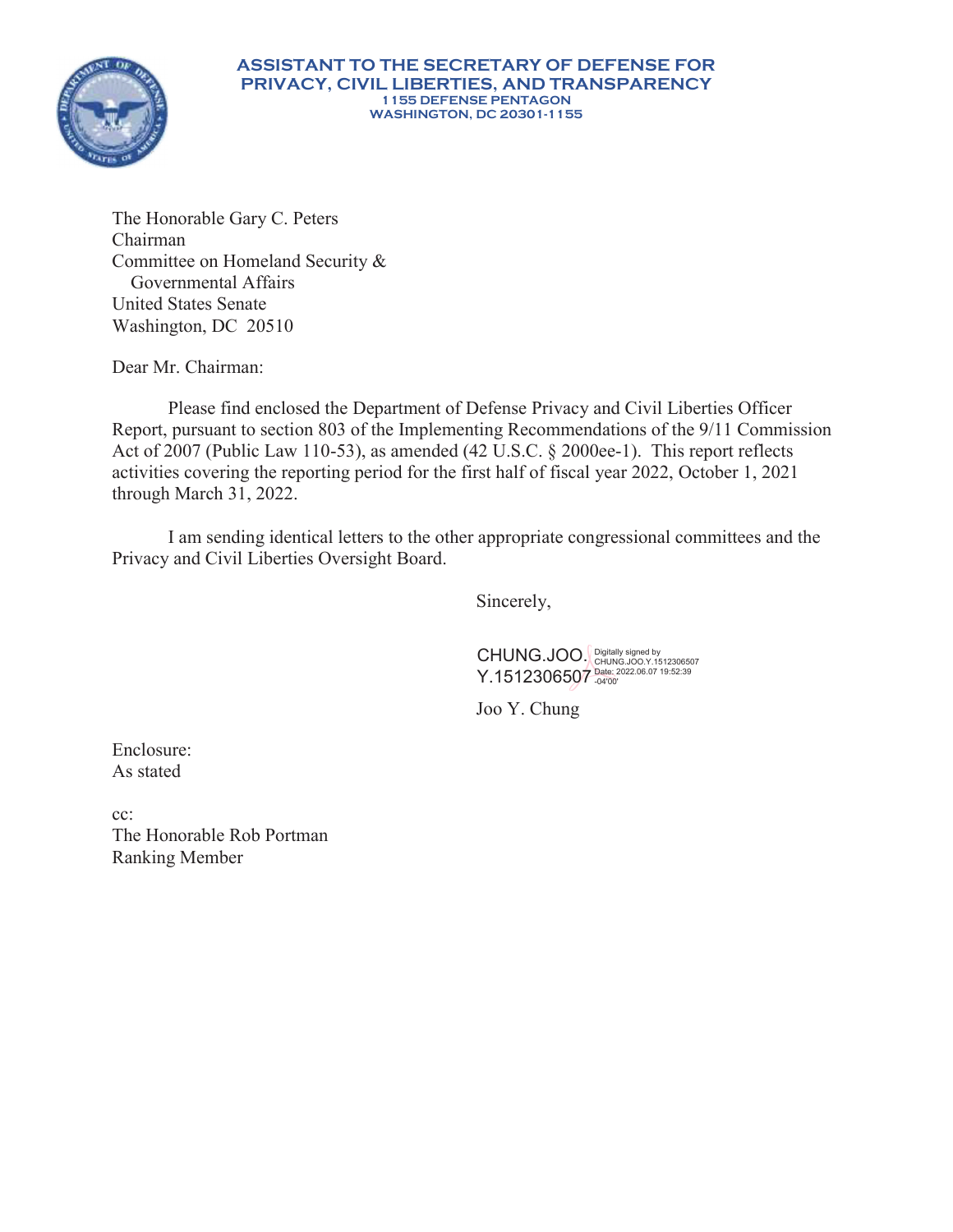

Privacy and Civil Liberties Oversight Board Suite 500 2100 K Street NW Washington, DC 20427

Dear Members of the Board:

Please find enclosed the Department of Defense Privacy and Civil Liberties Officer Report, pursuant to section 803 of the Implementing Recommendations of the 9/11 Commission Act of 2007 (Public Law 110-53), as amended (42 U.S.C. § 2000ee-1). This report reflects activities covering the reporting period for the first half of fiscal year 2022, October 1, 2021 through March 31, 2022.

I am sending an identical letter to the appropriate congressional committees.

Sincerely,

CHUNG.JOO. Y.1512306507 Digitally signed by CHUNG.JOO.Y.1512306507 Date: 2022.06.07 19:52:59 -04'00'

Joo Y. Chung

Enclosure: As stated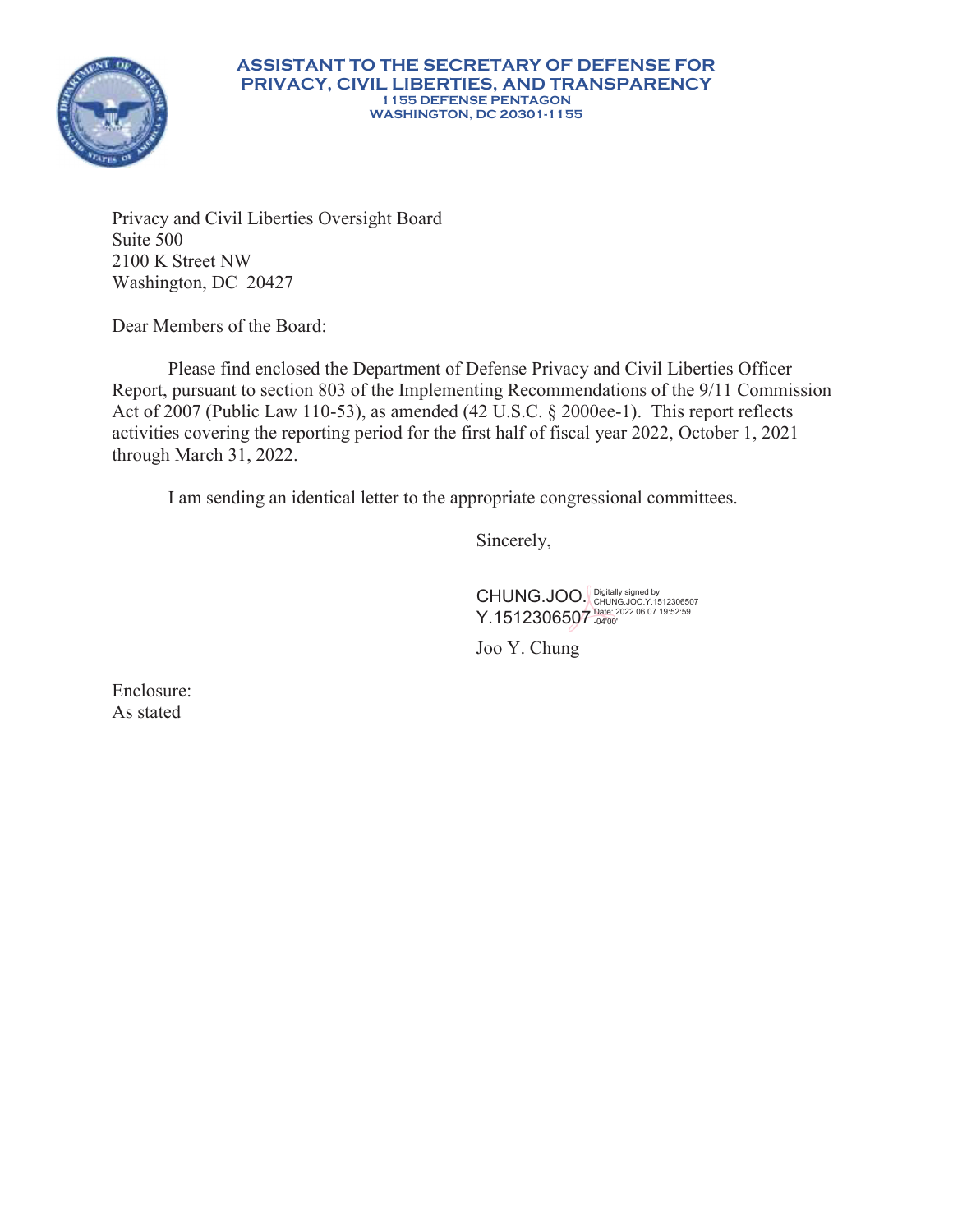# **Department of Defense Privacy and Civil Liberties Officer Report**



# **Semiannual Report for Fiscal Year 2022 October 1, 2021 – March 31, 2022**

**The estimated cost of this report or study for the Department of Defense is approximately \$7,280 for the 2022 Fiscal Year. This includes \$0 in expenses and \$7,280 in DoD labor. Generated on 2022Apr20 RefID: A-12824DE**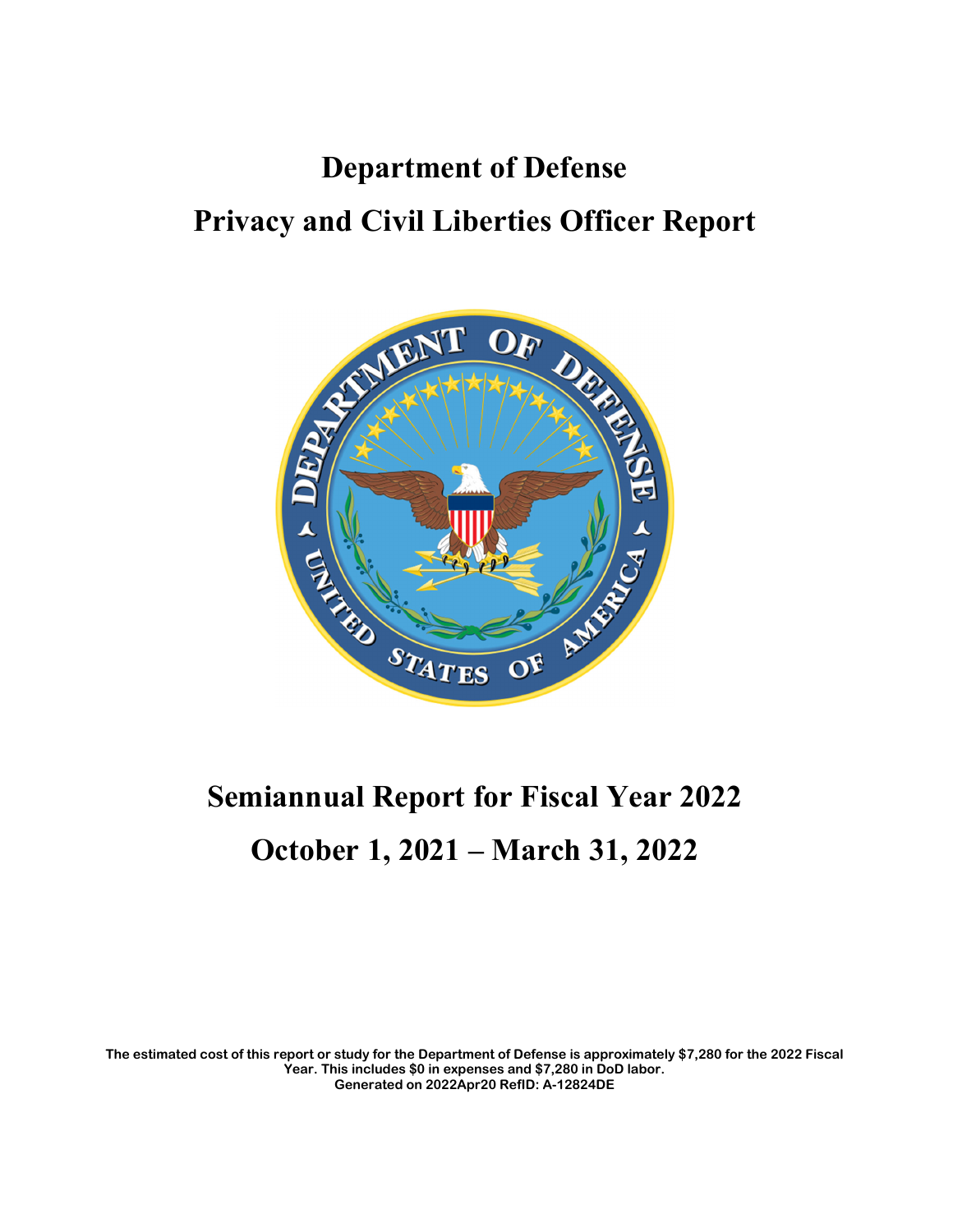## **TABLE OF CONTENTS**

| Ι.                   |                                                                                            |  |
|----------------------|--------------------------------------------------------------------------------------------|--|
| Π.                   |                                                                                            |  |
| А.                   | The Assistant to the Secretary of Defense for Privacy, Civil Liberties, and Transparency 6 |  |
| <b>B.</b>            | The Office of the Assistant to the Secretary of Defense for Privacy, Civil Liberties and   |  |
|                      |                                                                                            |  |
| 1.                   |                                                                                            |  |
|                      |                                                                                            |  |
| C.                   |                                                                                            |  |
| D.                   |                                                                                            |  |
| 1.                   |                                                                                            |  |
| 2.                   |                                                                                            |  |
|                      |                                                                                            |  |
| A.                   |                                                                                            |  |
| Β.                   |                                                                                            |  |
| C.                   |                                                                                            |  |
| D.                   |                                                                                            |  |
| Ε.                   |                                                                                            |  |
| F.                   |                                                                                            |  |
|                      | Table 1: Privacy and Civil Liberties Reviews from October 1, 2021 to March 31, 2022 12     |  |
|                      |                                                                                            |  |
| $\mathsf{A}_{\cdot}$ |                                                                                            |  |
| В.                   |                                                                                            |  |
|                      |                                                                                            |  |
| A.                   |                                                                                            |  |
| B.                   |                                                                                            |  |
| $C_{\cdot}$          |                                                                                            |  |
|                      |                                                                                            |  |
|                      |                                                                                            |  |
|                      |                                                                                            |  |
|                      |                                                                                            |  |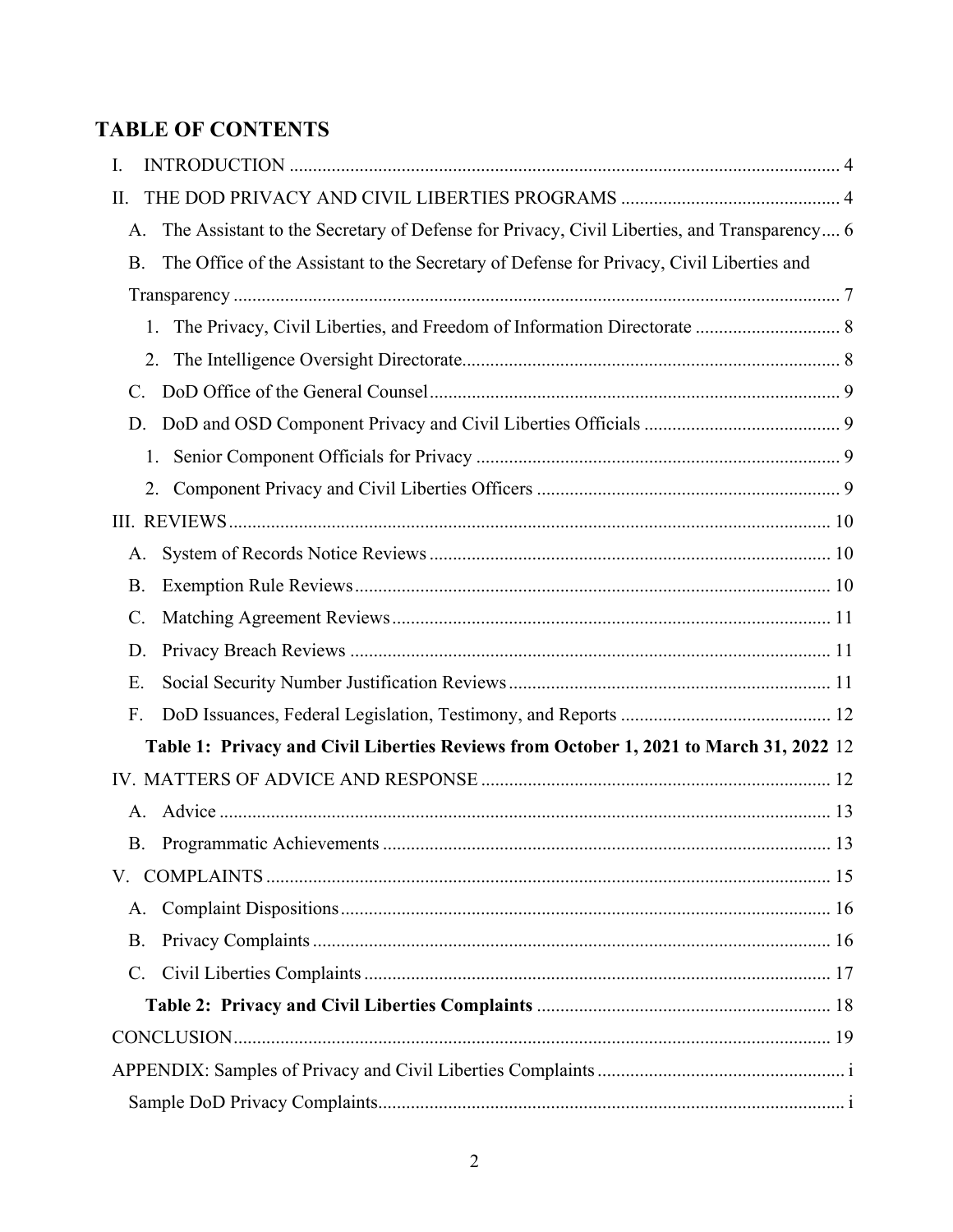|--|--|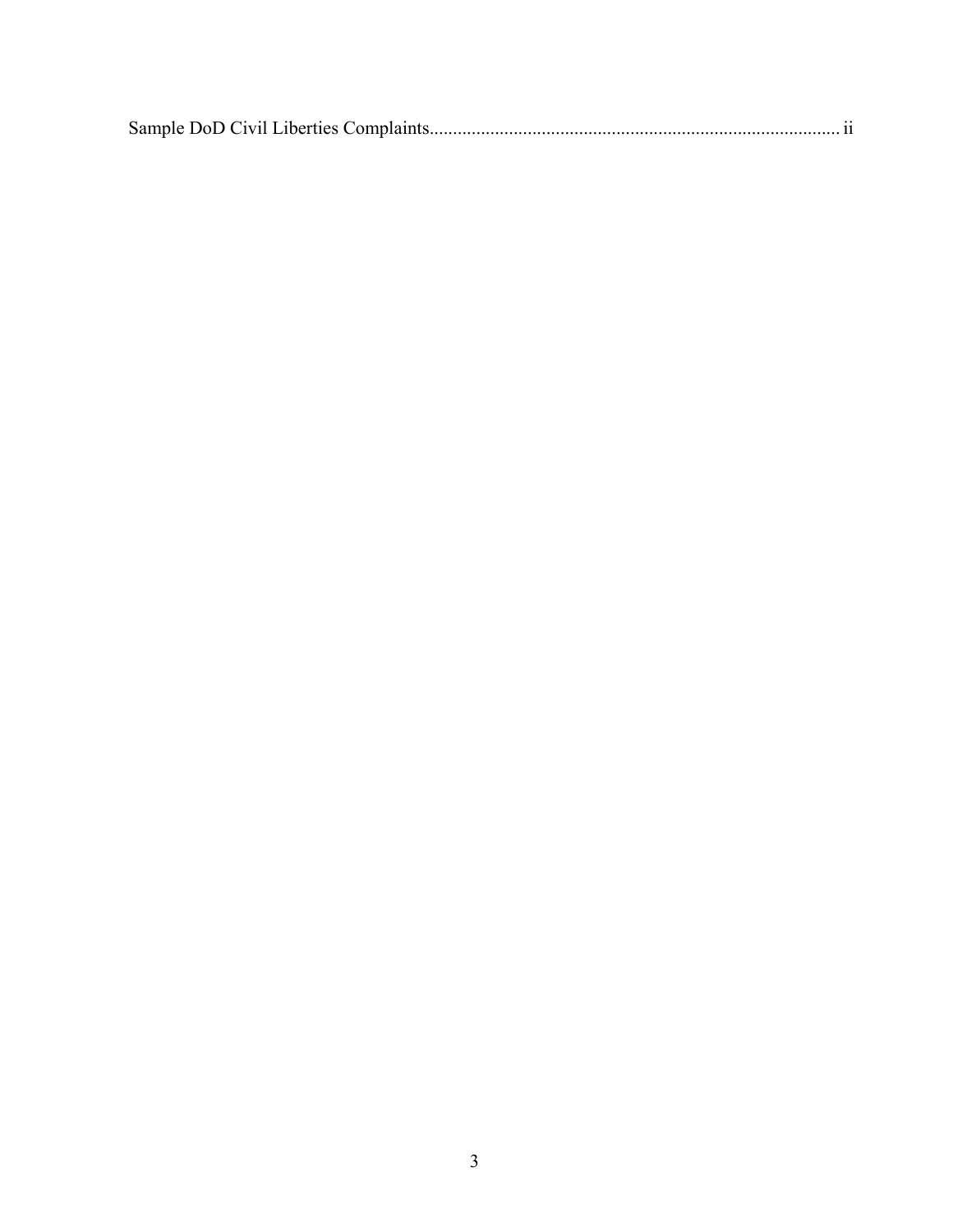## **I. INTRODUCTION**

The Department of Defense ("DoD" or "Department") submits this Privacy and Civil Liberties Officer Report (hereinafter referred to as "the Report") covering the activities of the DoD Privacy and Civil Liberties Officer (PCLO) for the first half of fiscal year 2022: October 1, 2021 through March 31, 2022.

Section 803 of the Implementing Recommendations of the 9/11 Commission Act of 2007, (Public Law 110-53), codified at 42 U.S.C. § 2000ee-1, requires the Secretary of Defense to designate a senior officer to serve as the Department's principal advisor on privacy and civil liberties matters and to report on a semiannual basis the activities of this officer. The Assistant to the Secretary of Defense for Privacy, Civil Liberties, and Transparency serves as the PCLO and reports to and advises the Secretary of Defense and the Deputy Secretary of Defense on these matters.

The Report describes the privacy and civil liberties activities of the DoD PCLO, including:

- The organizational structure of the DoD Privacy and Civil Liberties Programs;
- Information on the number and types of reviews undertaken;
- The type of advice provided and the response to such advice;
- The number and nature of the complaints received by the Department for alleged privacy and civil liberties violations; and
- A summary of the disposition of such complaints, the reviews and inquiries conducted, and the impact of the activities of the PCLO.

 The DoD is committed to protecting and promoting privacy and civil liberties in its operations and programs, consistent with the Department's mission to defend the Nation. In keeping with the Department's leadership and collaboration in this area, this report includes the activities of the DoD PCLO in establishing policy and guidelines, as well as the efforts of the DoD and Office of the Secretary of Defense (OSD) Component Privacy and Civil Liberties Officials implementing those policies.

#### **II. THE DOD PRIVACY AND CIVIL LIBERTIES PROGRAMS**

The DoD Privacy and Civil Liberties Programs were established to ensure compliance with law, policy, and regulations governing privacy and civil liberties. The DoD PCLO issues and implements DoD privacy and civil liberties policies and directs and oversees the compliance efforts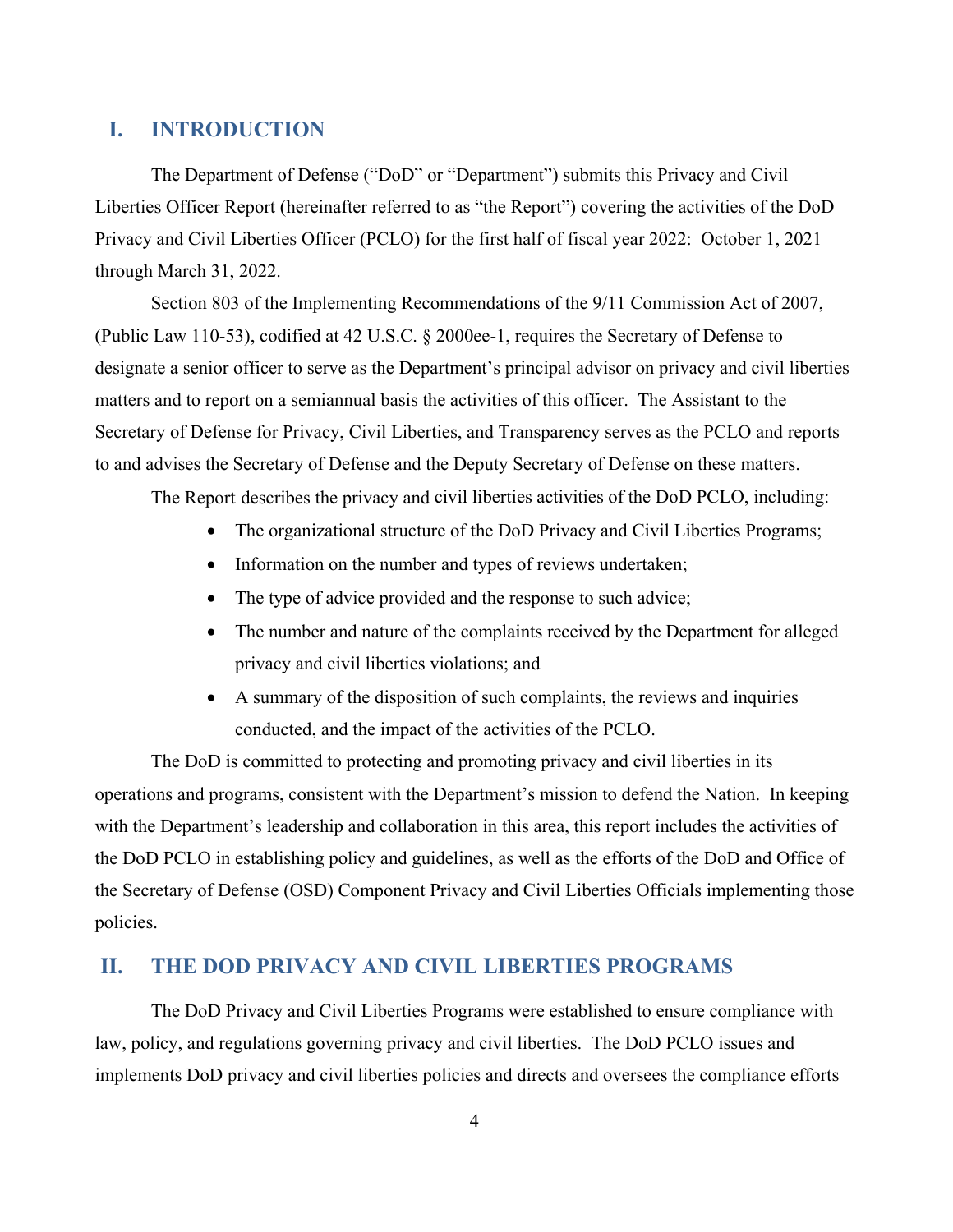of the DoD Component Privacy and Civil Liberties Programs. The DoD privacy and civil liberties policies and related procedural requirements are established in 32 C.F.R. Part 310, "Protection of Privacy and Access to and Amendment of Individual Records Under the Privacy Act of 1974," April 11, 2019 (84 FR 14730);<sup>1</sup> DoD Instruction (DoDI) 5400.11, "DoD Privacy and Civil Liberties Programs," January 29, 2019, as amended;<sup>2</sup> DoD 5400.11-R, "Department of Defense Privacy Program," May 14, 2007;<sup>3</sup> DoD Manual 5400.11, Volume 2 "DoD Privacy and Civil Liberties Programs: Breach Preparedness and Response Plan," May 6, 2021;<sup>4</sup> and DoDI 1000.30, "Reduction of Social Security Number (SSN) Use Within DoD," August 1, 2012, as amended.<sup>5</sup>

The DoD Privacy and Civil Liberties Programs began with the establishment of the Defense Privacy Office in 1975, after the passage of Section 552a of Title 5, U.S.C., also known as the Privacy Act of 1974.<sup>6</sup> Following the enactment of the Implementing Recommendations of the 9/11 Commission Act of 2007, including Section 803, the Department expanded the mission of the office and renamed it the Defense Privacy, Civil Liberties, and Transparency Division. As capabilities in information technology and information management continue to become increasingly sophisticated and diverse, the DoD Privacy and Civil Liberties Programs organizational structure continues to evolve to strengthen the ongoing protection of individual rights, consistent with the missions of the Department. Figure 1 reflects the current structure for the DoD Privacy and Civil Liberties programs, including responsible officials and offices within DoD, which became effective September 1, 2021.

 $\overline{a}$ 

<sup>1</sup> https://www.govinfo.gov/content/pkg/FR-2019-04-11/pdf/2019-03971.pdf

<sup>&</sup>lt;sup>2</sup> https://www.esd.whs.mil/Portals/54/Documents/DD/issuances/dodi/540011p.pdf

<sup>&</sup>lt;sup>3</sup> https://www.esd.whs.mil/Portals/54/Documents/DD/issuances/dodm/540011r.pdf<br><sup>4</sup> https://www.esd.whs.mil/Portals/54/Documents/DD/issuances/dodm/540011y2.pd

https://www.esd.whs.mil/Portals/54/Documents/DD/issuances/dodm/540011v2.pdf

<sup>5</sup> https://www.esd.whs.mil/Portals/54/Documents/DD/issuances/dodi/100030p.pdf

<sup>&</sup>lt;sup>6</sup> The Privacy Act of 1974, 5 U.S.C. § 552a, took effect on September 27, 1975, and can generally be characterized as an omnibus "code of fair information practices" that attempts to regulate the collection, maintenance, use, and dissemination of certain records about individuals by Federal executive branch agencies.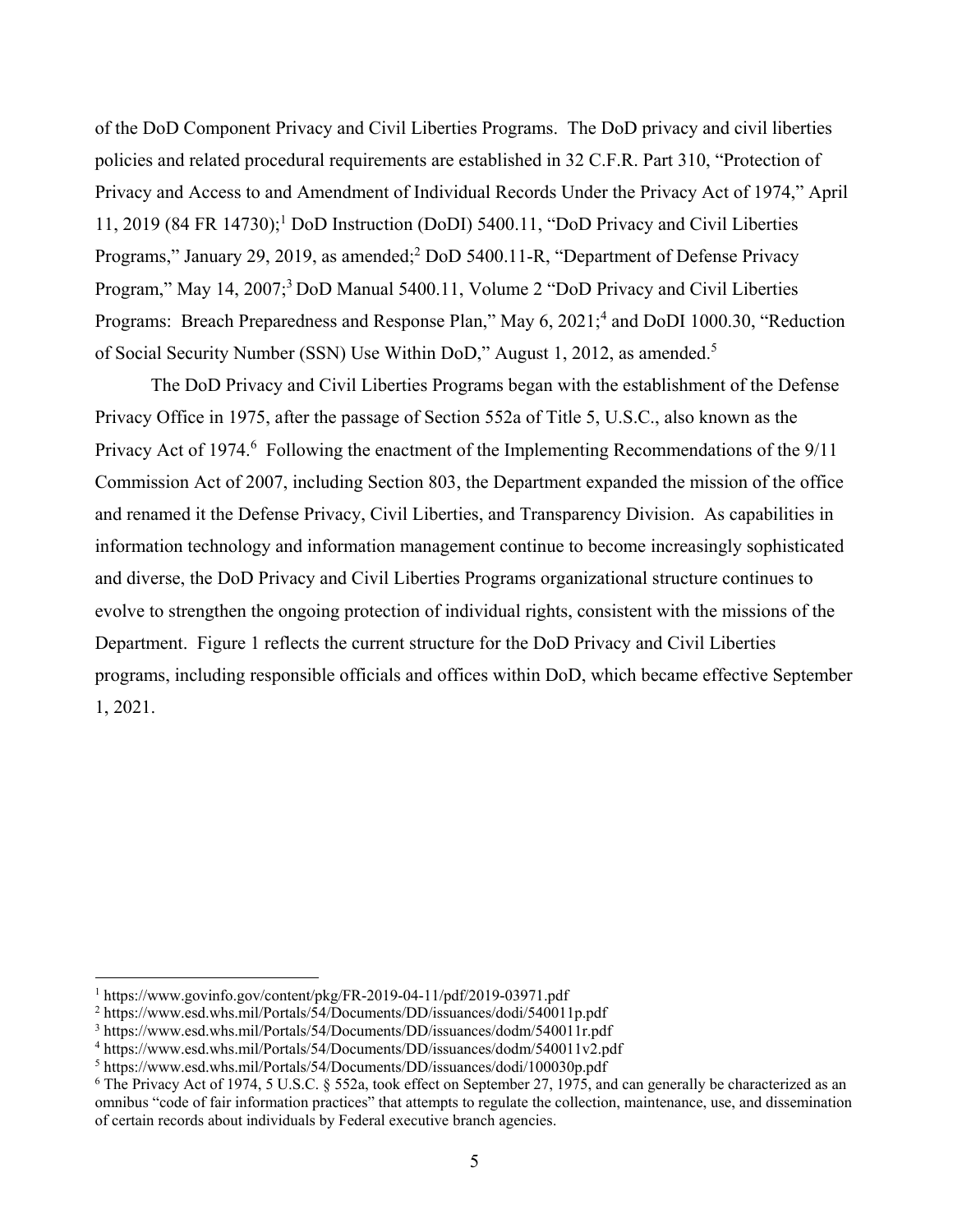

#### **Figure 1: Current DoD Privacy and Civil Liberties Programs Structure**

# **A. The Assistant to the Secretary of Defense for Privacy, Civil Liberties, and Transparency**

Consistent with Section 901(b) of the William M. "Mac" Thornberry National Defense Authorization Act for Fiscal Year 2022 (Public Law 116-283) on September 1, 2021, the Deputy Secretary of Defense directed the realignment of the privacy, civil liberties, transparency, regulatory, and intelligence oversight responsibilities under a newly designated Assistant to the Secretary of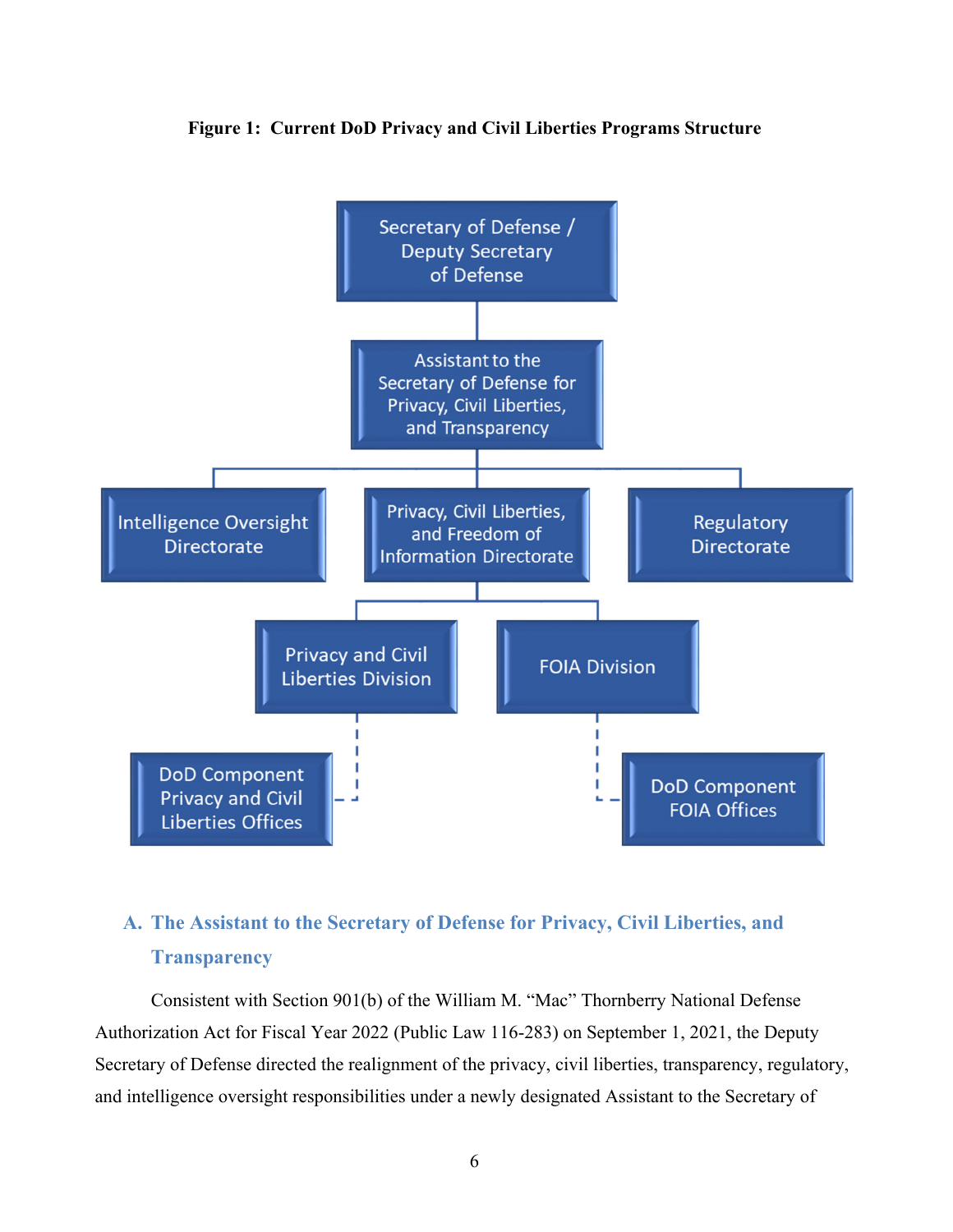Defense for Privacy, Civil Liberties, and Transparency (ATSD(PCLT)). The ATSD(PCLT) was also designated as the Principal Staff Assistant responsible for PCLT, regulatory, and intelligence oversight matters.

The ATSD(PCLT) serves as the DoD PCLO in accordance with Section 2000ee-1 of Title 42, U.S.C., and reports to and advises the Deputy Secretary of Defense and the Secretary of Defense on privacy and civil liberties issues within the Department's programs and operations. As the DoD PCLO, the ATSD(PCLT) is responsible for ensuring DoD operations, policies, procedures, guidelines, and issuances and their implementation are periodically investigated, reviewed, and amended to provide for adequate protection of individuals' privacy and civil liberties. The ATSD(PCLT) is also charged with implementing the Department's Privacy and Civil Liberties Programs, ensuring compliance with the Privacy Act of 1974, as amended, and ensuring appropriate processes are in place to protect individuals' privacy and civil liberties in accordance with the law and policy. The ATSD(PCLT) also engages with entities charged with the oversight of privacy and civil liberties matters, such as the Privacy and Civil Liberties Oversight Board (PCLOB) and the Office of Management and Budget (OMB).

The ATSD(PCLT) is also designated as the DoD Senior Agency Official for Privacy (SAOP) in accordance with Executive Order 13719, OMB Memorandum M-16-24, OMB Circulars No. A-130 and No. A-108, and DoDI 5400.11. The SAOP has Department-wide responsibility for privacy and civil liberties, including the protection of personally identifiable information (PII); compliance with Federal privacy-related laws, regulations, and policies; reviewing and providing comments on legislative, regulatory, and other policy initiatives implicating Privacy Act compliance and privacyrelated matters; and information privacy risk management. The SAOP sets the parameters and priorities for the DoD Privacy Program. In addition, as DoD's SAOP, the ATSD(PCLT) is actively involved in the Federal Privacy Council, which was established by Executive Order 13719, serving as its Vice Chair to support the protection of privacy across the Federal executive branch.

# **B. The Office of the Assistant to the Secretary of Defense for Privacy, Civil Liberties and Transparency**

The Office of the ATSD(PCLT) comprises three directorates: the Privacy, Civil Liberties, and Freedom of Information Directorate (PCLFD); the Intelligence Oversite Directorate (IOD); and the Regulatory Directorate.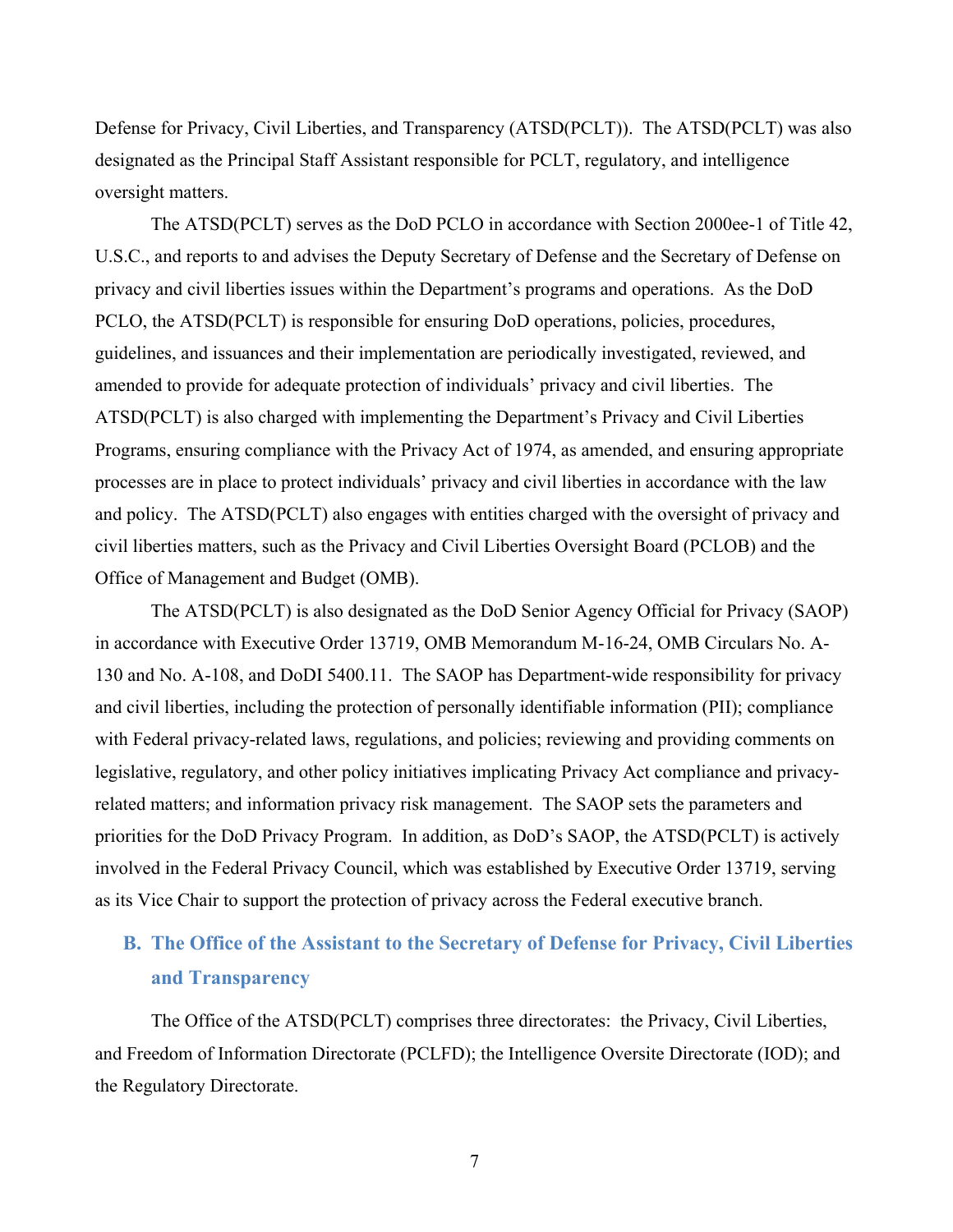#### 1. The Privacy, Civil Liberties, and Freedom of Information Directorate

The PCLFD is composed of two divisions, the Privacy and Civil Liberties (PCL) Division and the Freedom of Information Act (FOIA) Division. Through the PCL Division, the PCLFD supports the ATSD(PCLT) in carrying out responsibilities as the DoD PCLO and SAOP to implement the DoD Privacy and Civil Liberties Programs. This includes supporting the ATSD(PCLT) in the following roles: the Chair of the Defense Data Integrity Board and the Privacy Act access and amendment appellate authority for the Office of the Secretary of Defense (OSD), the Joint Staff, and the Combatant Commands. The PCLFD routinely communicates and coordinates on a wide range of activities with DoD and OSD Component privacy and civil liberties officials, the OMB, the PCLOB, and other Federal departments and agencies, to facilitate the Department-wide execution of Federal privacy and civil liberties program requirements, and to exchange ideas on the development and implementation of best practices in the privacy and civil liberties area. Also, the PCLFD establishes reporting processes for the Privacy and Civil Liberties Programs, including the SAOP submission for the annual Federal Information Security Modernization Act (FISMA) Report, all PII breach reports, and this semiannual PCLO report.

Through the FOIA Division, the PCLFD assists the ATSD(PCLT) in carrying out responsibilities as the DoD Chief FOIA Officer pursuant to title 5, U.S.C., section 552(j)(l), and the DoD representative to the Chief FOIA Officers Council pursuant to title 5, U.S.C., section 552(k)(1). The ATSD(PCLT) also serves as the FOIA appellate authority for the OSD, the Joint Staff, the Combatant Commands, and designated Defense Agencies and DoD Field Activities for information denied under title 5, U.S.C., section 552, and with respect to other adverse determinations.

#### 2. The Intelligence Oversight Directorate

Under the direction of the DoD Senior Intelligence Oversight Official, the IOD is responsible for the independent oversight of the Department's intelligence and counterintelligence activities. The IOD inspects all DoD Component intelligence activities to ensure these activities comply with Federal law, Executive Orders, Presidential Directives, Intelligence Community directives, and DoD issuances. Due to the importance of protecting privacy and civil liberties when conducting intelligence activities, the IOD is an integral partner in implementing the DoD Privacy and Civil Liberties Programs.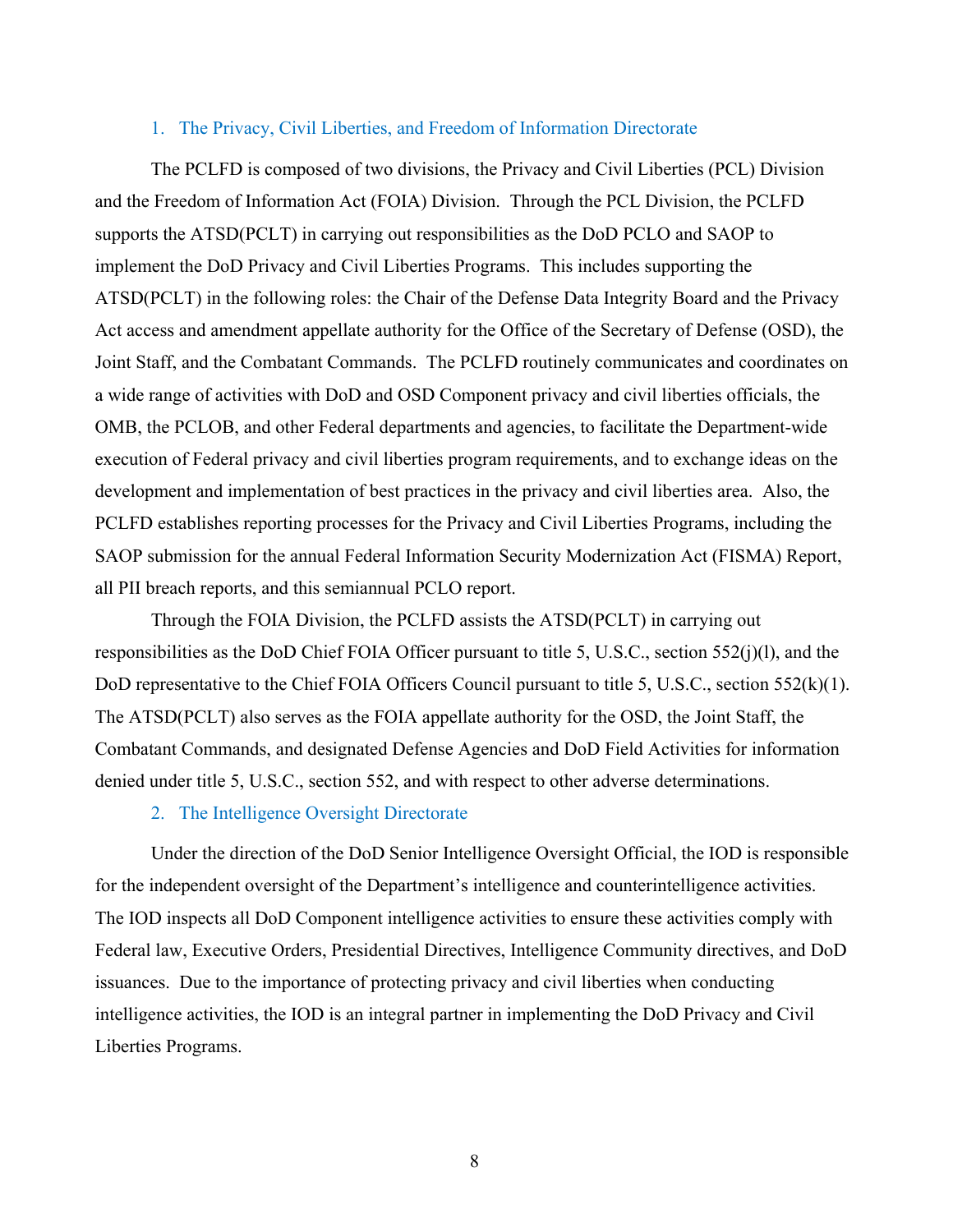#### **C. DoD Office of the General Counsel**

The DoD Office of the General Counsel (OGC) provides legal advice to senior DoD officials, the ATSD(PCLT), the PCLFD, and the IOD, and assists DoD and OSD Component legal advisors supporting DoD Privacy and Civil Liberties Programs. In addition, OGC legal advisors work directly with the Office of the ATSD(PCLT) to provide legal reviews of matters implicating privacy and civil liberties issues and to ensure the development of privacy and civil liberties policies are consistent with the law.

#### **D. DoD and OSD Component Privacy and Civil Liberties Officials**

The DoD and OSD Components are responsible for administering Privacy and Civil Liberties Programs, including the establishment and implementation of Component-level privacy and civil liberties policies, procedures, and training consistent with DoD issuances and guidelines. The DoD requires the designation of Senior Component Officials for Privacy (SCOPs) and Component PCLOs to lead and implement the various elements of the DoD Privacy and Civil Liberties Programs. The Office of the ATSD(PCLT) communicates regularly with these officials on the operation of the Component programs.

#### 1. Senior Component Officials for Privacy

Each SCOP is generally a general/flag officer, Senior Executive Service, or Senior Level employee. SCOPs oversee the resolution of existing or potential privacy and civil liberties issues requiring executive-level intervention. They also identify issues and recommend actions for matters requiring the attention of the Component's leadership. In addition, the SCOPs provide information and policy advice to the ATSD(PCLT) to assist in Departmental-level decision-making. The SCOPs also direct Component compliance with Section 803 and the DoD Privacy and Civil Liberties Programs.

#### 2. Component Privacy and Civil Liberties Officers

DoD and OSD Components are responsible for designating a service member or civilian employee to serve as the Component PCLO. These officials are responsible for managing and supervising the functions of the DoD Privacy and Civil Liberties Programs for the Component organizations. They also collaborate with and assist the SCOPs on all privacy and civil liberties matters as necessary.

9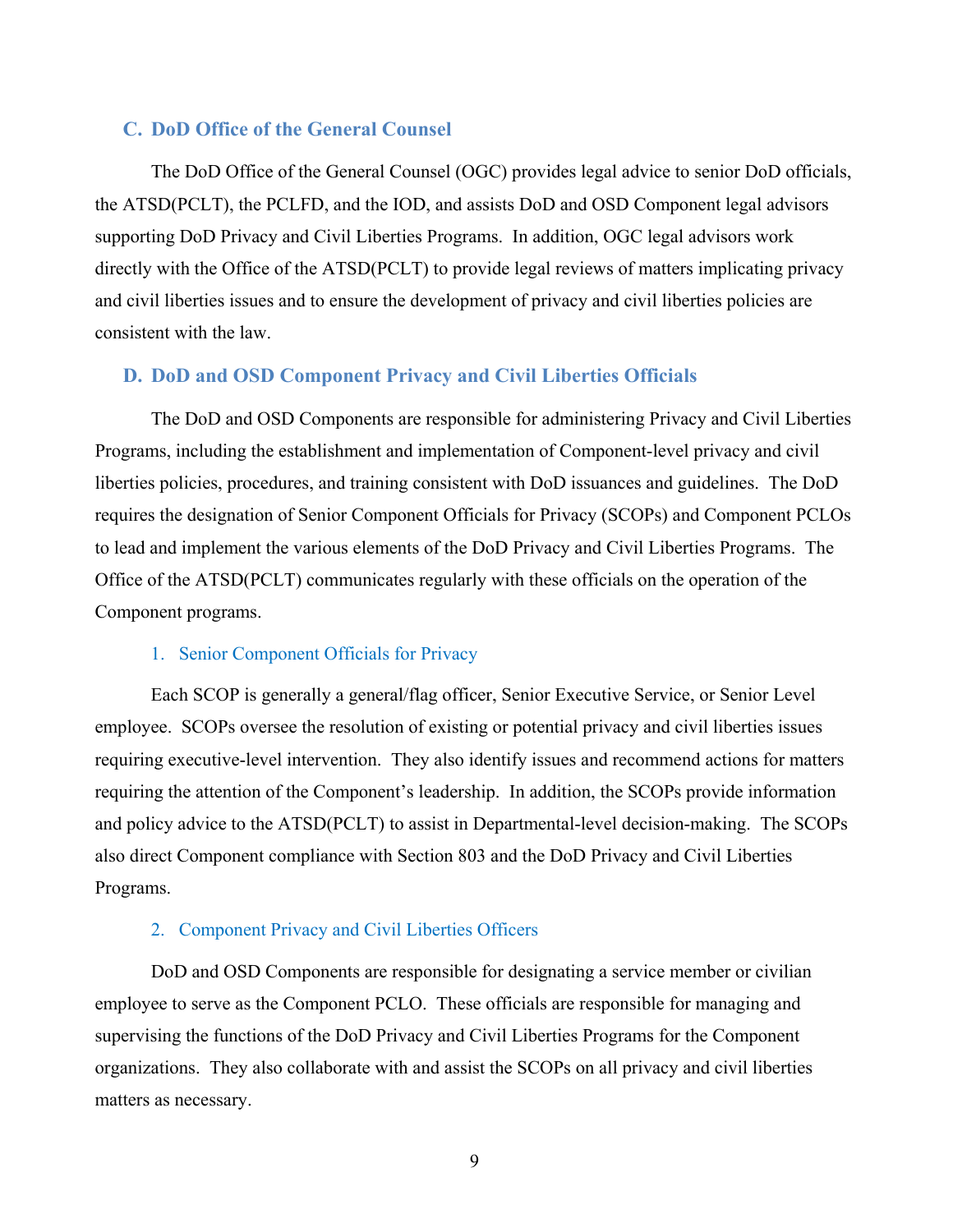## **III. REVIEWS**

The DoD considers privacy and civil liberties concerns when proposing, developing, and implementing laws, regulations, policies, procedures, and guidelines.<sup>7</sup> Under the direction and guidance of the ATSD(PCLT), the PCLFD performs privacy and civil liberties reviews for all Department-level issuances, as well as proposed Federal legislation, testimony, and reports. In doing so, the PCLFD analyzes policy, procedures, and activities for their impact on privacy and civil liberties and, provides comments and may recommend changes to such documents in order to protect privacy and civil liberties. Upon request, the PCLFD reviews and provides privacy and civil liberties guidance on proposed plans, activities, regulations, policies, and procedures promulgated by other DoD and OSD Components. The total number of documents reviewed by the PCLFD during this review period is identified in Table 1.

 Privacy and civil liberties reviews are conducted in accordance with the Privacy Act of 1974, as amended, certain rights guaranteed in the U.S. Constitution, as amended, and OMB and PCLOB executive guidance. The Department also ensures compliance and alignment with FISMA and the E-Government Act of 2002 (44 U.S.C. § 3501 *et seq.*) with respect to information management requirements. For the purposes of this report, privacy compliance reviews are enumerated as follows and are summarized in Table 1.

#### **A. System of Records Notice Reviews**

The Privacy Act of 1974 requires that agencies publish a system of records notice (SORN) in the *Federal Register* describing the existence and character of any agency system of records.<sup>8</sup> DoD and OSD Components must submit new, modified, and rescinded SORNs for their respective systems of records to the PCLFD for review and agency approval before they are published. Table 1 lists the number of SORNs reviewed, approved, forwarded to OMB and Congress, and sent to the Office of the Federal Register for publication during the reporting period.

#### **B. Exemption Rule Reviews**

A Privacy Act exemption rule is promulgated when an agency exempts a particular system of records from certain provisions of the Act.<sup>9</sup> The PCLFD and the OGC review Privacy Act

 $\overline{a}$ 

<sup>7</sup> *See* 42 U.S.C. § 2000ee-1. 8 *See* 5 U.S.C. § 552a(e)(4). 9 *See* 5 U.S.C. § 552a(j), (k).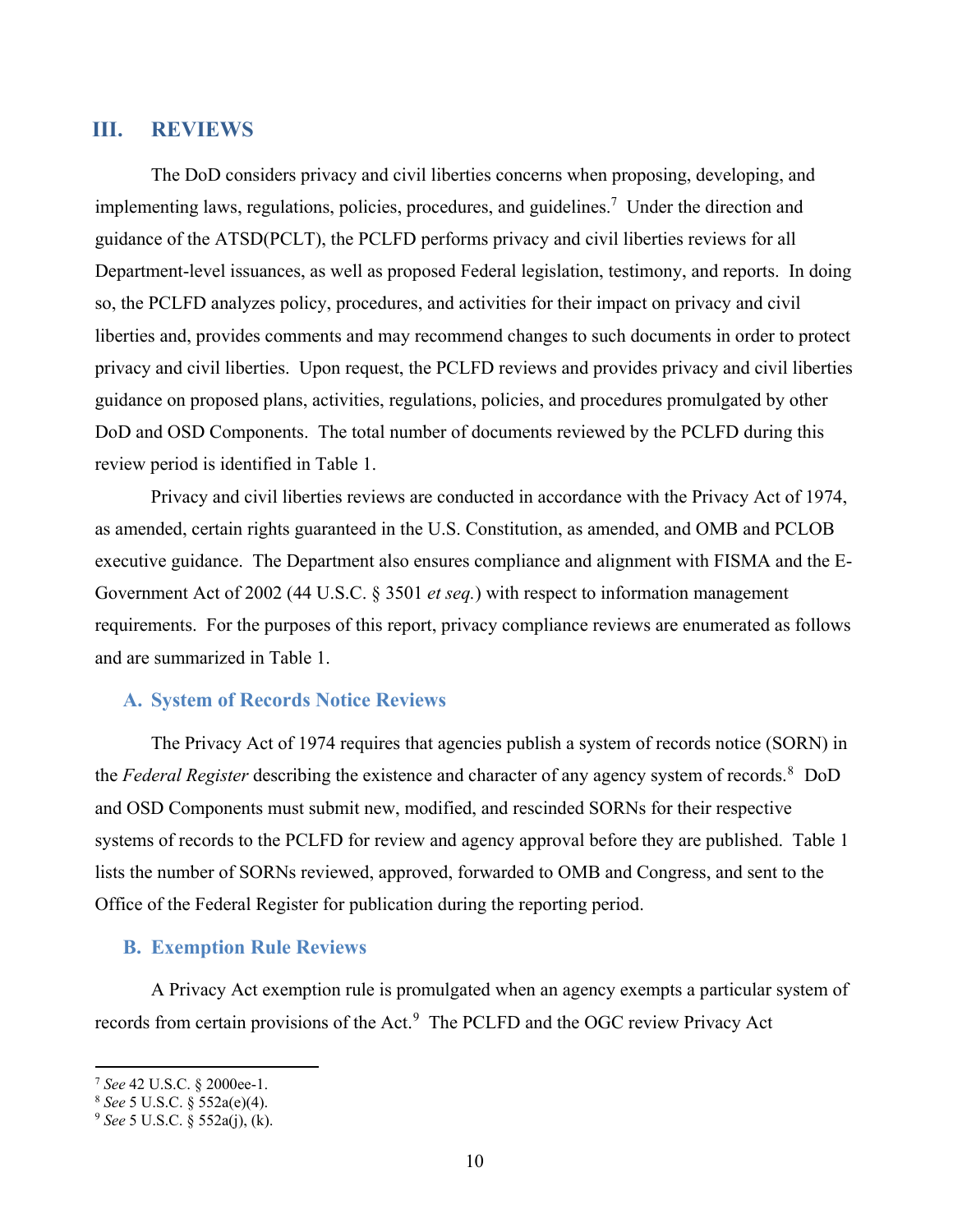exemption rules prior to publication in the *Federal Register*. Table 1 lists the number of new and modified exemption rules published as a final rule during the reporting period.

#### **C. Matching Agreement Reviews**

A matching agreement is a written agreement between a source agency and a recipient federal agency or non-federal agency when data from two or more automated systems of records is matched between the agencies, typically to establish or verify the eligibility of individuals for a specific federal benefit.<sup>10</sup> The PCLFD and the OGC review matching agreements before they are presented to the Defense Data Integrity Board, which is chaired by the ATSD(PCLT), for approval. The PCLFD also serves as the Executive Secretary for the Defense Data Integrity Board, facilitating the review process for all DoD matching agreements. Table 1 lists the number of matching agreements reviewed and completed during the reporting period, in which DoD is either the source agency or the recipient agency.

#### **D. Privacy Breach Reviews**

A breach is defined as the loss of control, unauthorized disclosure, unauthorized acquisition or any similar occurrence where (1) a person other than an authorized user accesses or potentially accesses PII or (2) an unauthorized user accesses PII for other than an authorized purpose.<sup>11</sup> DoD and OSD Components report privacy breaches to the PCLFD, which provides breach response assistance, as appropriate, and compiles the breach reports to identify and analyze trends. Table 1 lists the number of privacy breaches reported by all DoD and OSD Components during the reporting period.

#### **E. Social Security Number Justification Reviews**

DoD and OSD Components must submit a Social Security Number (SSN) Justification Memorandum to the PCL Division requesting authorization to collect and use SSNs within information systems and on forms. The justification must comply with departmental direction establishing limitations on the collection and use of SSNs.<sup>12</sup> The PCL Division reviews the justification and decides whether to grant or deny the Component's request. This effort aims to

 $\overline{a}$ 

<sup>&</sup>lt;sup>10</sup> *See* 5 U.S.C. § 552a(a)(8) and (o).<br><sup>11</sup> OMB M-17-12, "Preparing for and Responding to a Breach of Personally Identifiable Information," January 3, 2017. <sup>12</sup> DoD Instruction 1000.30, "Reduction of Social Security Number (SSN) Use Within DoD," August 1, 2012, as amended.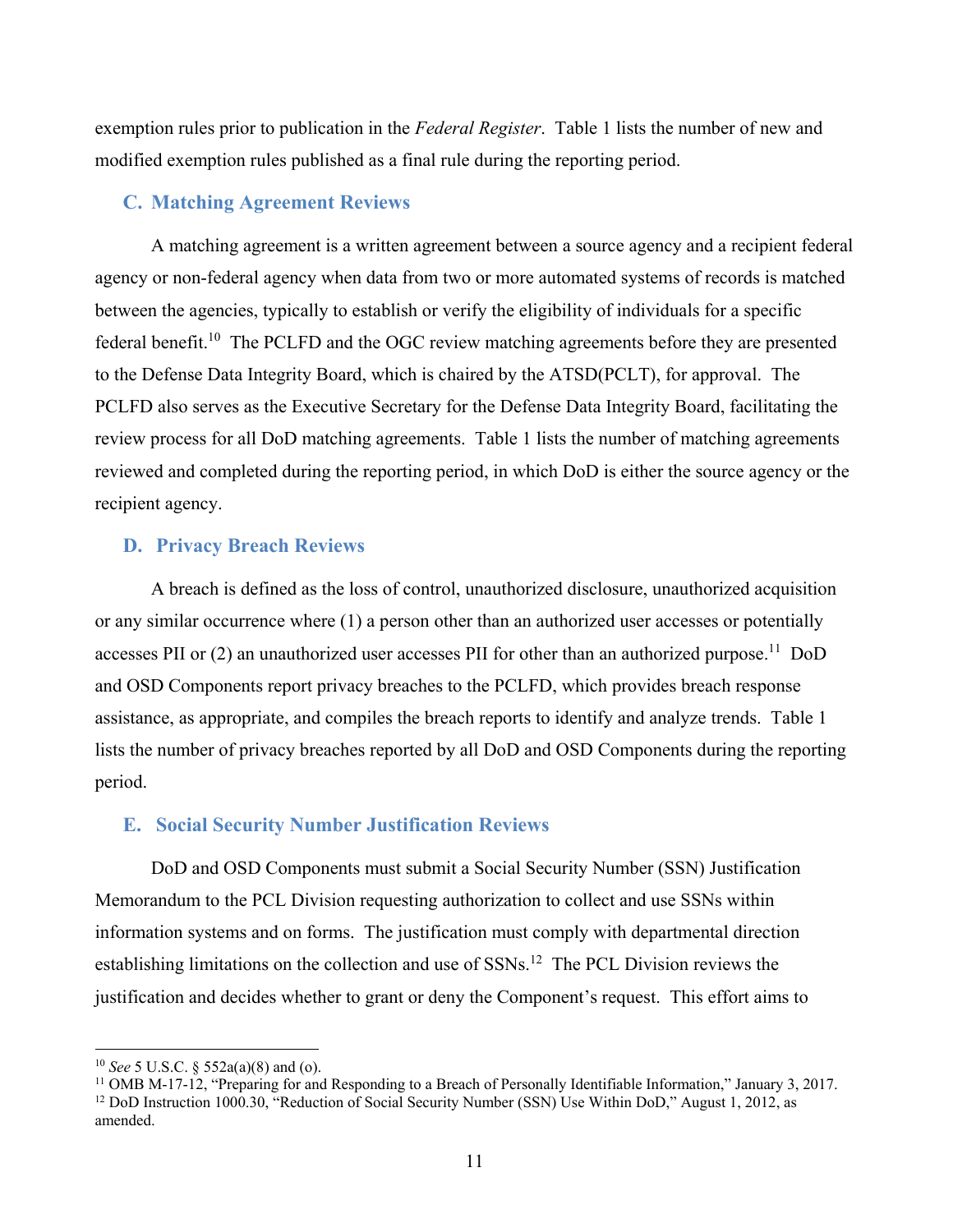reduce the use of SSNs in DoD systems and information collections, thereby minimizing the risk of SSN misuse or compromise throughout the Department. Table 1 lists the number of SSN Justification Memoranda reviewed and decided on during the reporting period.

## **F. DoD Issuances, Federal Legislation, Testimony, and Reports**

The PCLFD reviews DoD-wide issuances for privacy and civil liberties issues and provides feedback as appropriate.13 In addition, the PCLFD reviews proposed legislation, testimony, and reports for privacy and civil liberties concerns on behalf of the ATSD(PCLT) and reviews other Federal agency documents upon request. Table 1 lists the number of reviews of issuances, legislation, testimony, and reports conducted during the reporting period.

### **Table 1: Privacy and Civil Liberties Reviews from October 1, 2021 to March 31, 2022**

| <b>PRIVACY AND CIVIL LIBERTIES REVIEWS</b>                 |                             |  |  |  |
|------------------------------------------------------------|-----------------------------|--|--|--|
| <b>Type of Review</b>                                      | Number of<br><b>Reviews</b> |  |  |  |
| System of Records Notices (SORNs)                          |                             |  |  |  |
| <b>New</b><br>➤                                            | 4                           |  |  |  |
| Modified                                                   |                             |  |  |  |
| Rescinded                                                  |                             |  |  |  |
| <b>Exemption Rules</b>                                     | $\overline{\mathcal{L}}$    |  |  |  |
| Matching Agreements <sup>14</sup>                          | $\mathcal{D}$               |  |  |  |
| Privacy Breach Reviews                                     | 1080                        |  |  |  |
| <b>SSN Justification Memoranda</b>                         | 18                          |  |  |  |
| DoD Issuances, Federal Legislation, Testimony, and Reports | 145                         |  |  |  |

## **IV. MATTERS OF ADVICE AND RESPONSE**

 $\overline{a}$ 

The Office of the ATSD(PCLT) provides advice on DoD Component privacy and civil liberties matters. This advice serves as important guidance for DoD Component Privacy and Civil

<sup>&</sup>lt;sup>13</sup> A DoD issuance establishes or implements DoD policy, designates authority, assigns responsibilities, or provides procedures. Issuances apply to more than one DoD Component. *See* DoDI 5025.01, DoD Issuances Program.<br><sup>14</sup> Does not include reviews of matching agreement renewals of up to one additional year in accordance with 5 U.S.C §

<sup>552</sup>a(o)(2)(D).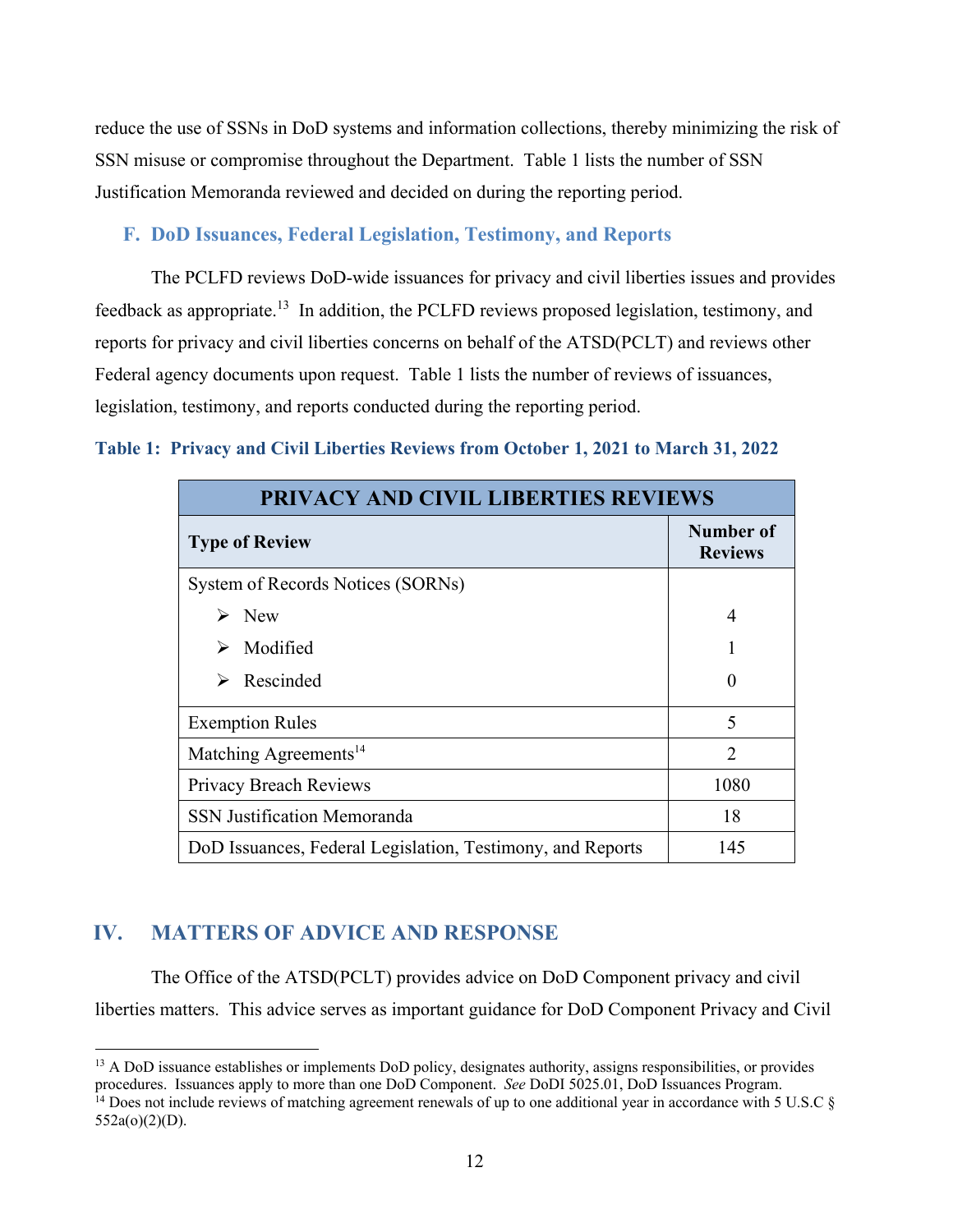Liberties Program implementation.

#### **A. Advice**

For the purpose of this report, advice encompasses the issuance of DoD-wide policies, procedures, or guidance pertaining to privacy and civil liberties. The DoD is actively updating its foundational documents to reflect advances in knowledge, technology, and regulatory guidance. Issuances under review and revision during the reporting period included DoD Manual 5400.11, Volume 2, "DoD Privacy and Civil Liberties Programs: Breach Preparedness and Response Plan," DoD Instruction 1000.30, "Social Security Number (SSN) Use Within DoD," and DoD Directive 5200.27, "Acquisition of Information Concerning Persons and Organizations Not Affiliated with the DoD."

#### **B. Programmatic Achievements**

The following activities highlight key DoD privacy and civil liberties offices' programmatic efforts during the reporting period.

- The Office of the ATSD(PCLT) launched the Privacy, Civil Liberties, and Transparency Speaker Series for the DoD community during this reporting period. The first virtual event focused on the Supreme Court opinion in *Van Buren v. United States* and how that decision affected the application of the Computer Fraud and Abuse Act. The second virtual event, held during Sunshine Week, featured a former Federal agency privacy, civil liberties, and transparency official who spoke on the importance of government transparency.
- The Office of the ATSD(PCLT) rescinded a final rule titled, "The Chairman of the Joint Chiefs of Staff and the Joint Staff Privacy Program" (32 CFR part 313), which is part of DoD's regulatory program efforts to rescind duplicative component-level privacy regulations in order to follow a single Department-level privacy rule. This rescindment promotes greater uniformity of privacy compliance within DoD and transparency for members of the public seeking to exercise their rights under the Privacy Act of 1974.
- The PCLFD co-chairs the Federal Privacy Council's (FPC) Public Affairs and Community Engagement Committee that championed the creation of icons representing each of the nine Fair Information Practice Principles (FIPPs). The FIPPs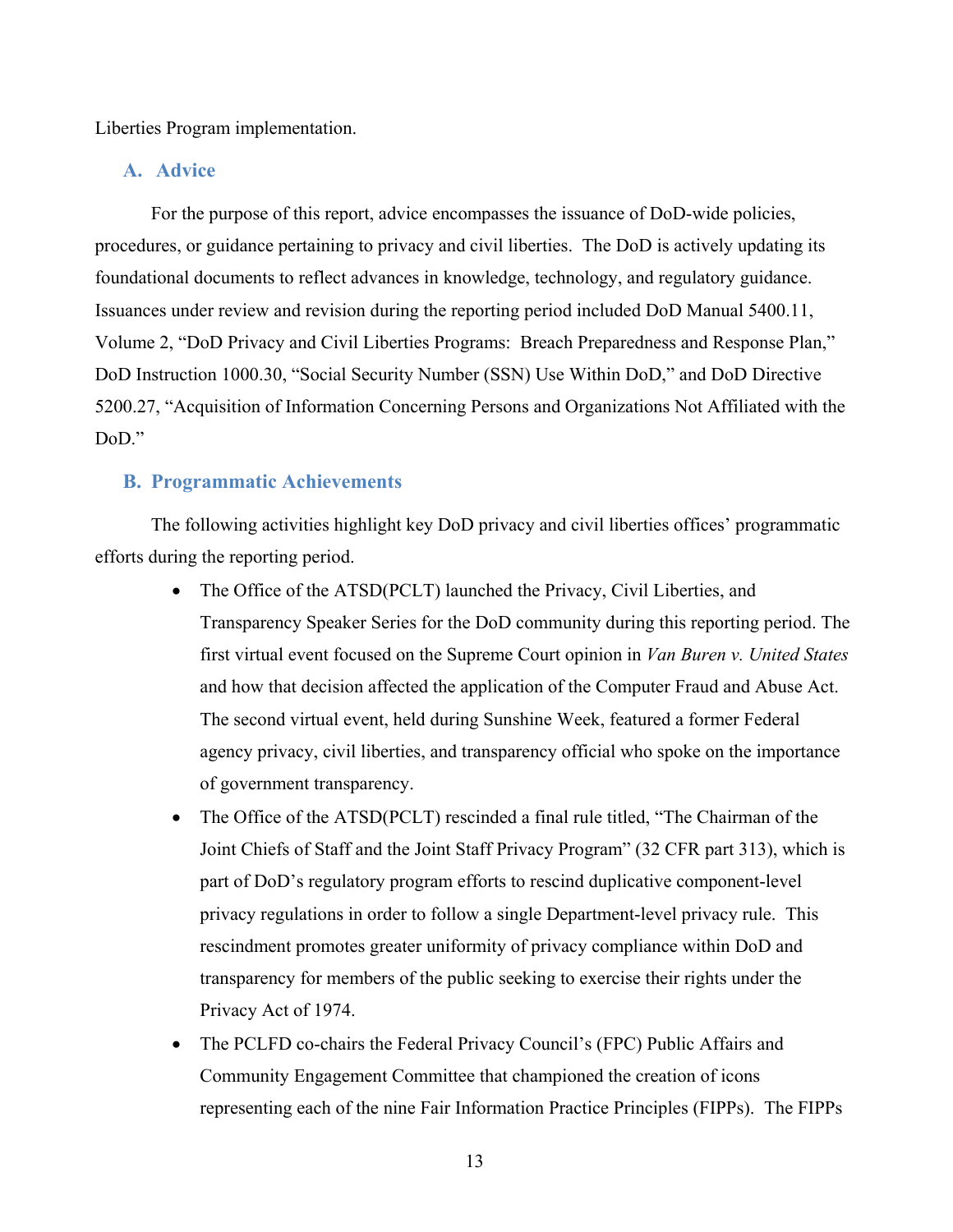icons graphically represent privacy principles such as Transparency, Minimization, and Access and Amendment. The icons will be used by the FPC, DoD, and other executive branch agencies in privacy awareness campaigns and educational materials for personnel.

- The PCLFD met with staff members from the new DoD Chief Digital Artificial Intelligence Office (CDAO) to discuss the CDAO's requirements to establish a Privacy and Civil Liberties program and fulfill its responsibilities under the FOIA. As the CDAO moves forward organizationally from initial operational capability to full operational capability, the staff learned about program management to include key statutory reporting and compliance requirements associated with the deployment of data, analytics, artificial intelligence/machine learning, and digital-enabled solutions. Discussion topics also included program organization, manpower, and resources required to successfully meet the statutory and agency requirements as implemented by DoDI 5400.11, DoD Privacy and Civil Liberties Programs, and DoDM 5400.07, DoD Freedom of Information Act Program.
- The PCL Division hosted the first quarterly outreach with DoD Component Privacy and Civil Liberties Officers. The meeting provides a forum for information sharing and collaboration on privacy and civil liberties matters, including updates on DoD policy and procedures, reporting requirements, and emerging topics of public or congressional interest. This quarter's meeting focused on providing updates to the Components on a range of privacy and civil liberties compliance and policy matters. Future meetings are expected to provide Components with a forum for focused discussion on common issues and sharing of best practices.
- The Defense Logistics Agency (DLA) Privacy Office launched an innovative Privacy Compliance Application (PCAP) which was developed in-house to automate workflow, reduce redundancy, and allow tracking and visibility of all IT systems containing PII. This tool changed the way DLA creates and reviews Privacy Impact Assessments (PIAs), SORNs, and SSN Justification Memorandums by eliminating the e-mail exchanges and passing of files back and forth while also providing data inventory and analytics. The DLA Privacy Office is continuing to enhance the tool and will also be working with the National Institute of Standards and Technology (NIST)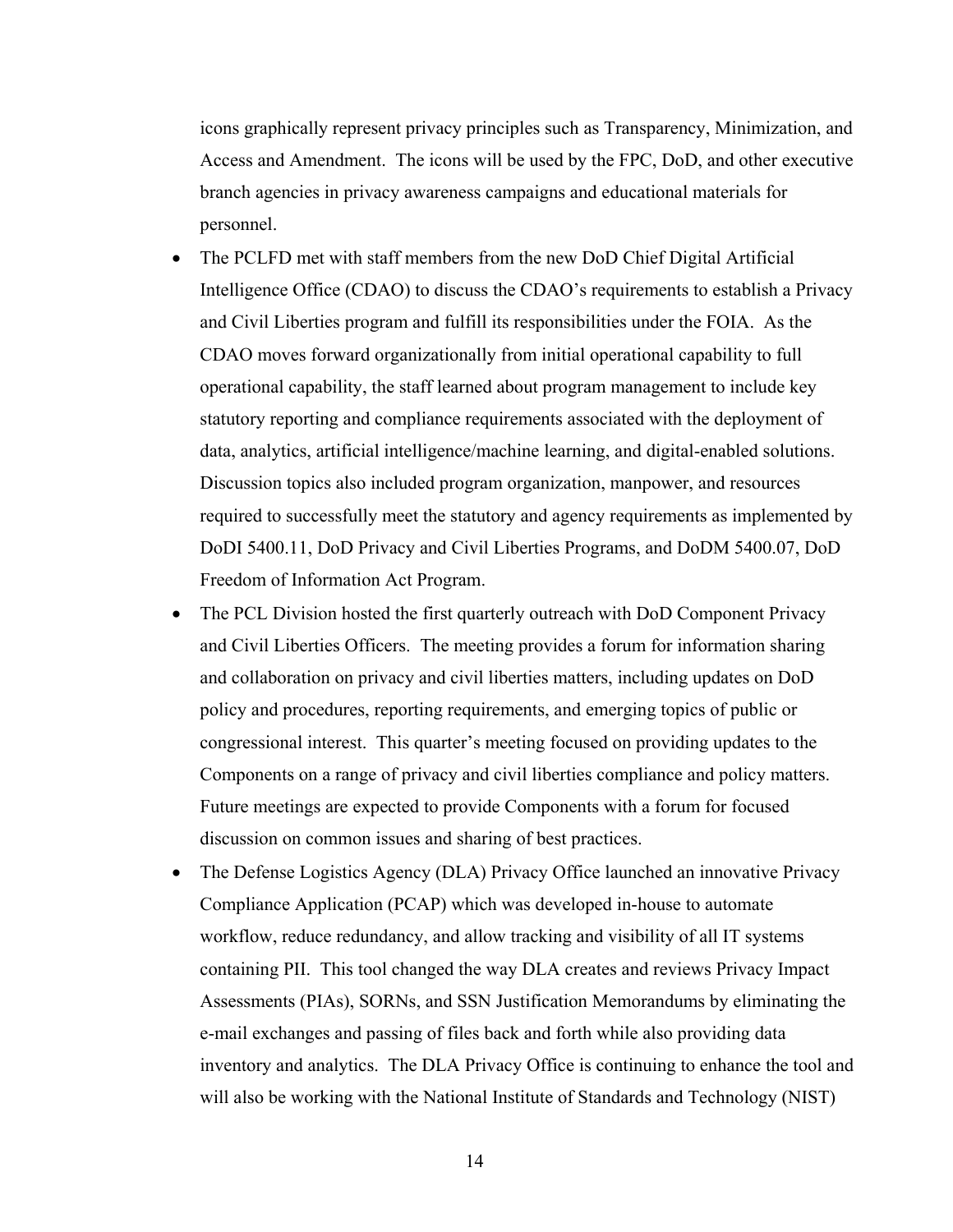Chief Privacy Officer during the remainder of FY 2022 to consider ways to add Risk Management Framework reviews for systems, add a new role for the CIO for digital signatures of PIAs, add visibility/tracking for enclaves to inventory which systems are held within an enclave, enhance the review portion for the OMB Licensing, and add a workflow process for review of SORNs.

- The Defense Health Agency (DHA) provided guidance to the White House COVID-19 Task Force to develop federal guidelines for private-sector development of proof of COVID vaccination and vaccine verification tools. In doing so, DHA's guidance identified any gaps and relevant legal authority enabling the task force to develop appropriate standards aligned with Health Insurance Portability and Accountability Act (HIPAA) Privacy and Security rules.
- The National Geospatial-Intelligence Agency (NGA) Mission Oversight and Compliance, Privacy and Civil Liberties Division (MOCP) launched a comprehensive Privacy Role-Based Training (RBT) Program to enhance training at the enterprise level. Pursuant to that Program, MOCP recently developed and delivered its inaugural RBT module for the Health Services functional area within NGA. The RBT Program provides information and guidance about privacy laws, regulations, policies, and procedures governing NGA's collection, maintenance, use, or dissemination of PII. The program provides additional education beyond the mandatory annual computerbased training (CBT) to educate NGA personnel granted increased access to PII on the proper ways to collect, maintain, use, and/or disseminate PII. MOCP is implementing the RBT program incrementally to reduce risk in the most critical areas in the near term while collecting quantitative and qualitative feedback to continuously enhance the content, development, delivery, and tracking mechanisms in a scalable manner. When fully implemented, the RBT will reach over 60 workforce roles across NGA which will significantly reduce the risk of non-compliance with Federal law and policy protecting privacy rights.

## **V. COMPLAINTS**

Consistent with 42 U.S.C. § 2000ee-1, DoD policy requires DoD Components to have procedures for processing complaints from individuals alleging the DoD violated their privacy or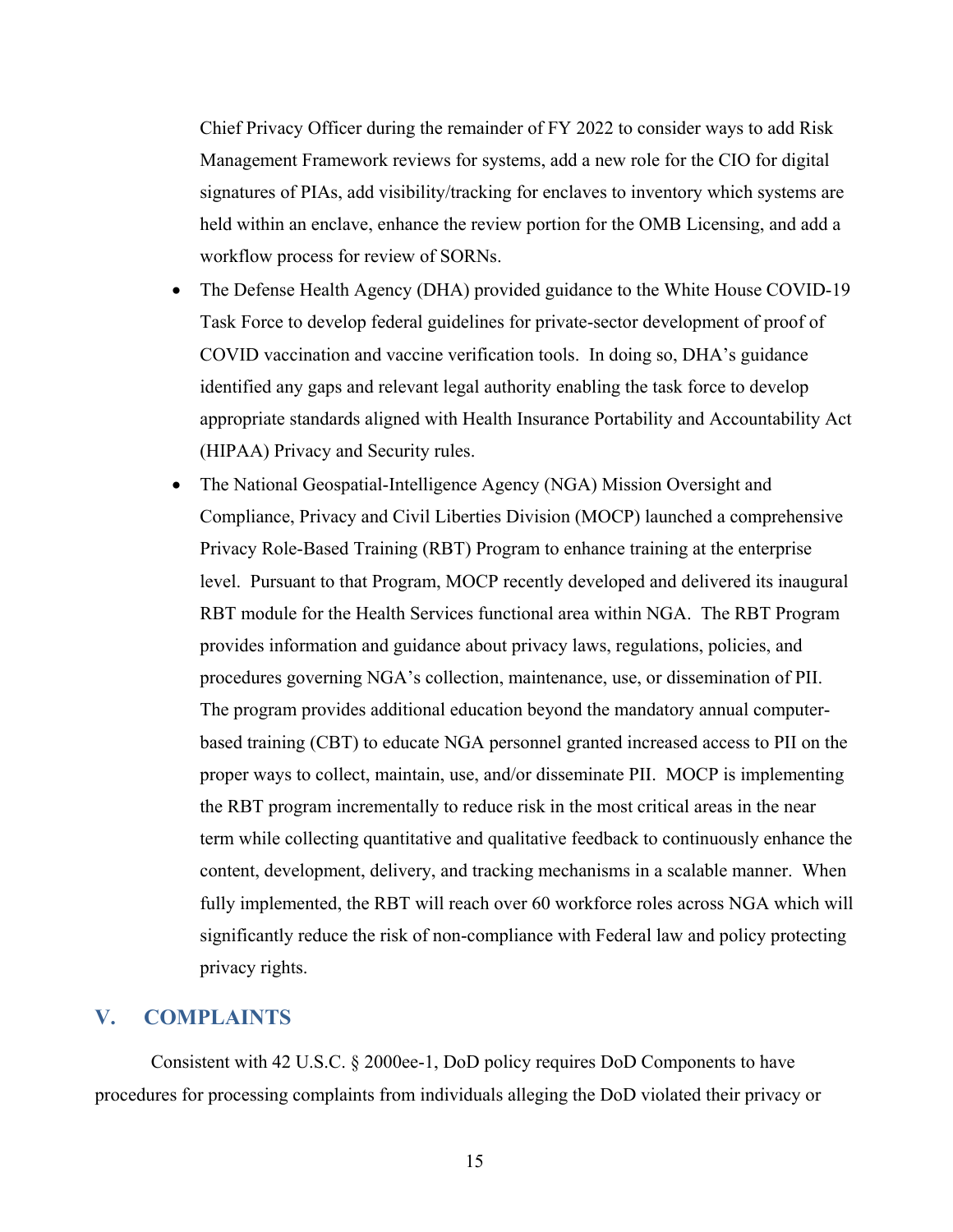civil liberties.15 Generally, the receiving Component Privacy and Civil Liberties Program Office reviews the complaints and reports them to the Component command or other appropriate official. The command will initiate an inquiry and, as necessary, direct corrective action. The complaints counted in this report, listed in Table 2, were received in accordance with these procedures. For the purpose of this report, a complaint is an allegation of a violation of an individual's privacy rights or civil liberties. Complaints received through this process for which established formal procedural avenues of redress exist, such as complaints alleging the disclosure of protected health information that are addressed by the HIPAA Privacy Office in the military treatment facility of the alleged occurrence and complaints addressed by the Equal Employment Opportunity or Military Equal Opportunity program offices, are outside the scope of this report. Similarly, complaints alleging sexual assault or sexual harassment addressed by Department or component sexual assault or harassment prevention and response offices, and complaints addressed through the military justice system, such as complaints against alleged perpetrators that result in military courts-martial, nonjudicial punishment, or administrative separations, are generally reported pursuant to different legal authorities and procedures; therefore, they are also outside the scope of this report.

#### **A. Complaint Dispositions**

Table 2 lists the number of privacy and civil liberties complaints received by DoD Components during the reporting period, and the disposition of the complaint. A disposition of "Responsive action taken" means the complaint was reviewed and is resolved. It also includes any action taken to remediate the violation and prevent recurrence. "Pending" indicates the complaint is under review to determine the necessary actions to resolve the complaint.

#### **B. Privacy Complaints**

 $\overline{a}$ 

A privacy complaint is an allegation of a violation of privacy protections in the administration of the programs and operations of the Department. Privacy complaints are separated into two categories in Table 2:

- Process and Procedure Issues (such as appropriate consent, collection, disclosure, and/or notice);
- Referred to Other Agency

<sup>15</sup> *See* DoD Instruction 5400.11, "DoD Privacy and Civil Liberties Programs," January 29, 2019.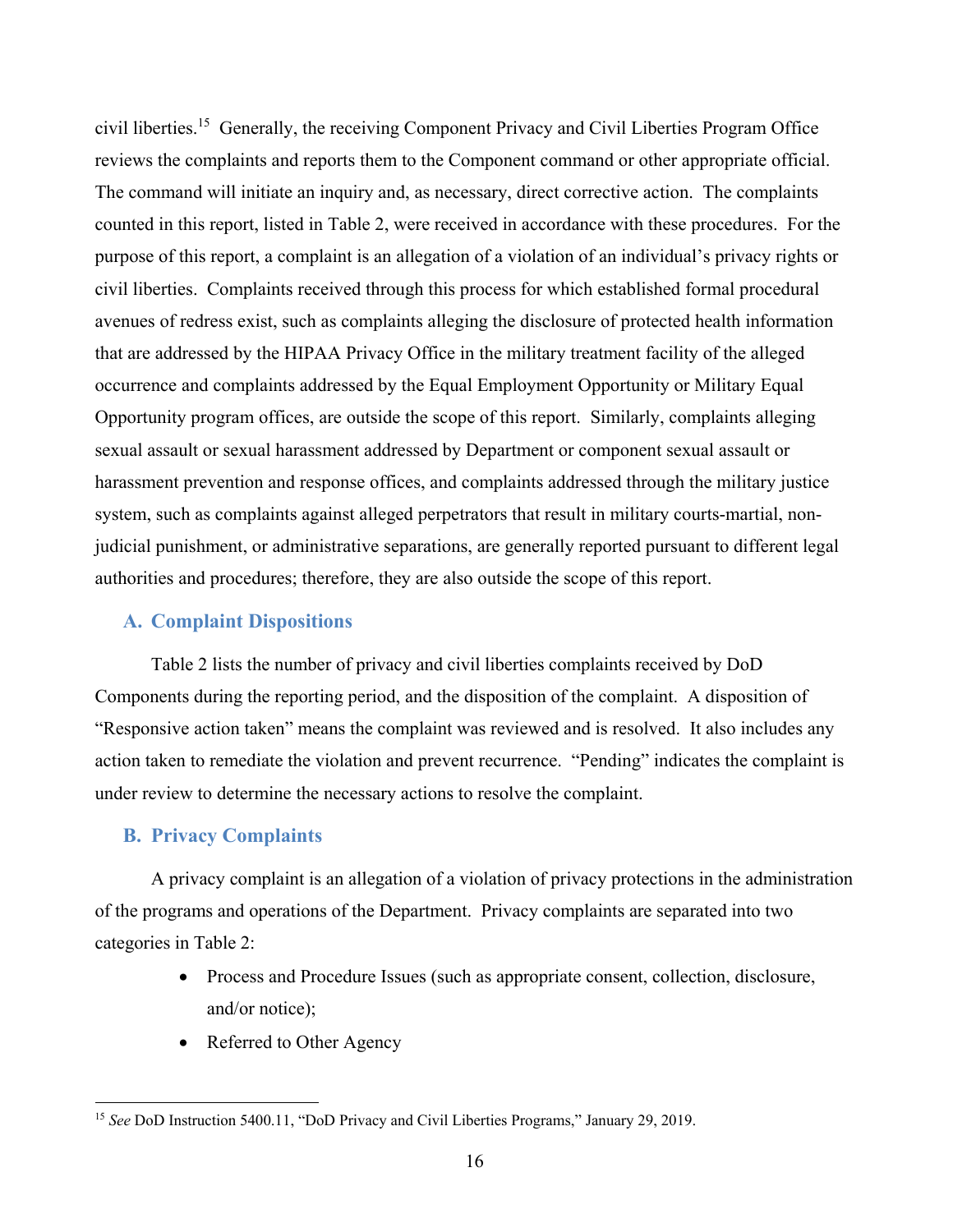For examples of DoD privacy complaints, please refer to the Appendix of this report.

## **C. Civil Liberties Complaints**

A civil liberties complaint is an allegation of a violation of civil liberties in the administration of the Department's programs and operations. For the purpose of this report, civil liberties complaints involve the assertion of a violation of the rights and freedoms guaranteed by the first 10 amendments to the U.S. Constitution (i.e., the Bill of Rights). The types of civil liberties complaints reported may include, but are not limited to:

- First Amendment (e.g. freedom of speech, religion, press, right to assemble peaceably, and right to petition for redress of grievances);
- Second Amendment (right to keep and bear arms);
- Fourth Amendment (protection against unreasonable search and seizure);
- Fifth Amendment (protection against double jeopardy and self-incrimination, right to due process (including equal protection));
- Sixth Amendment (right to speedy and public trial/counsel/calling of witnesses/confronting of accusers);
- Eighth Amendment (protection against cruel/unusual punishments/excessive fines/bail);
- Ninth Amendment (unremunerated rights)

Examples of DoD civil liberties complaints are included in the Appendix of this report.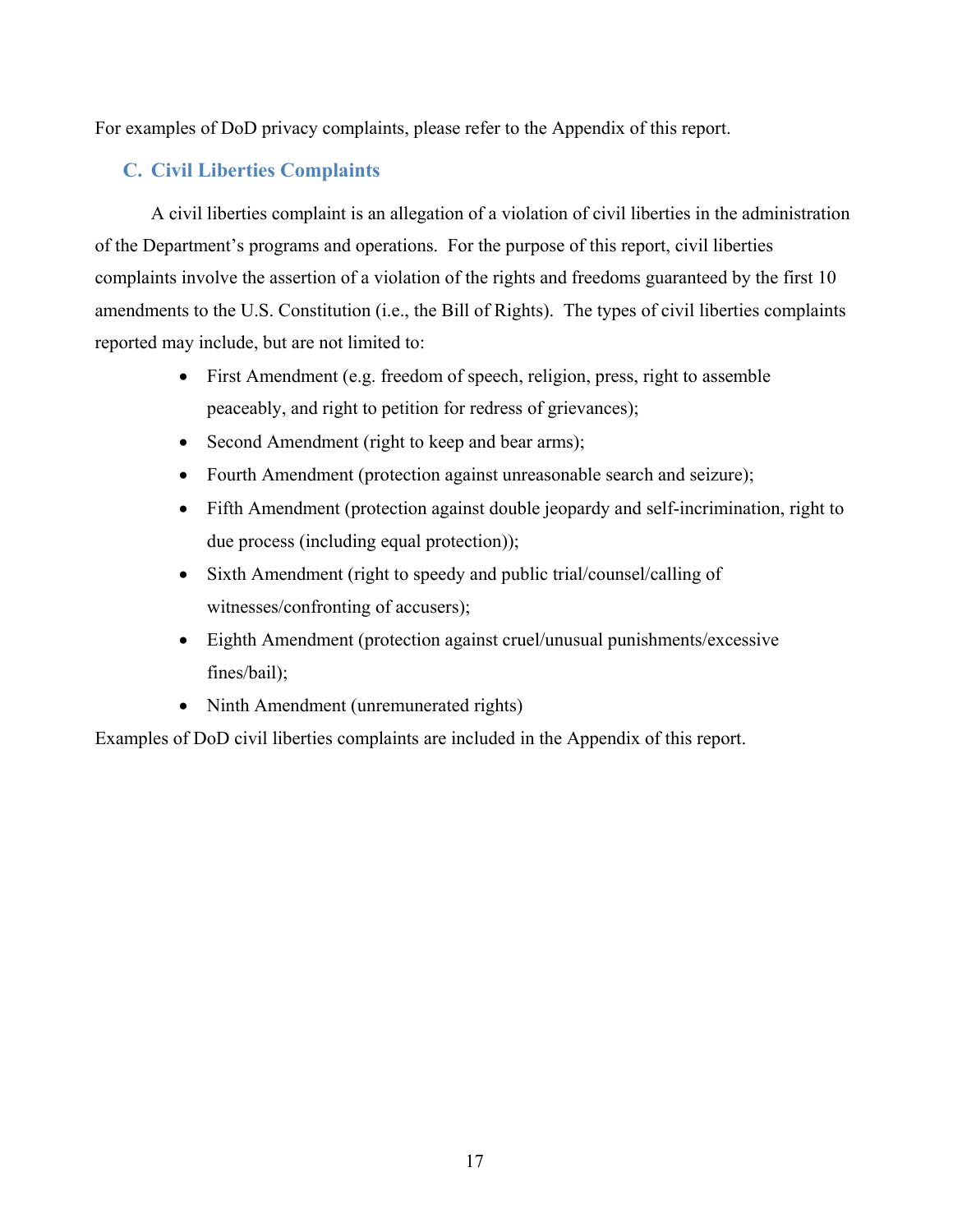## **Table 2: Privacy and Civil Liberties Complaints**

|                                                  | <b>Number</b><br><b>Received</b> | <b>Disposition of Complaint</b>          |                |
|--------------------------------------------------|----------------------------------|------------------------------------------|----------------|
| <b>Nature of Privacy Complaints</b>              |                                  | <b>Responsive</b><br><b>Action Taken</b> | Pending        |
| Process and Procedure                            | 32                               | 30                                       | 3              |
| Referred to Other Agency                         | $\mathbf{1}$                     | 1                                        | $\overline{0}$ |
| <b>Sub Total for Privacy Complaints:</b>         | 33                               | 31                                       | 3              |
| <b>Nature of Civil Liberties Complaints</b>      |                                  |                                          |                |
| <b>First Amendment</b>                           | 1                                | 1                                        | $\theta$       |
| <b>Fourth Amendment</b>                          | 3                                | 1                                        | $\overline{2}$ |
| Fifth Amendment                                  |                                  | $\theta$                                 |                |
| <b>Sub Total for Civil Liberties Complaints:</b> | 5                                | $\overline{2}$                           | 3              |
| TOTAL 1st & 2nd Qtrs FY22                        | 38                               | 33                                       | 6              |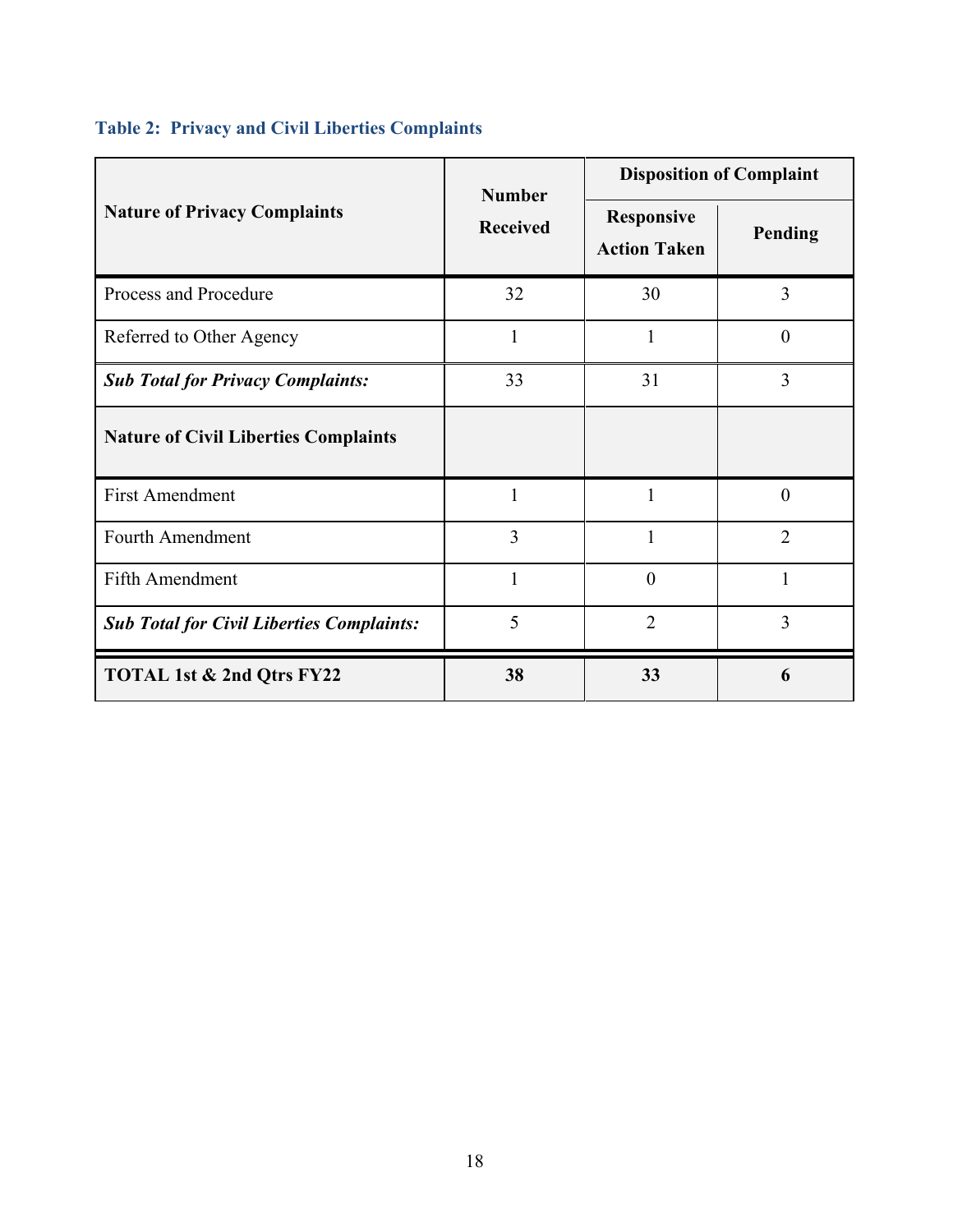## **CONCLUSION**

In accordance with Section 803, this report summarizes the activities of the DoD PCLO from October 1, 2021 through March 31, 2022. The DoD will continue to work with Congress, the OMB, the PCLOB, and other Federal agencies to ensure it appropriately protects privacy and civil liberties. Program activities and accomplishments serve to assure the continuing protection of privacy and civil liberties in each of the functions and missions of the Department.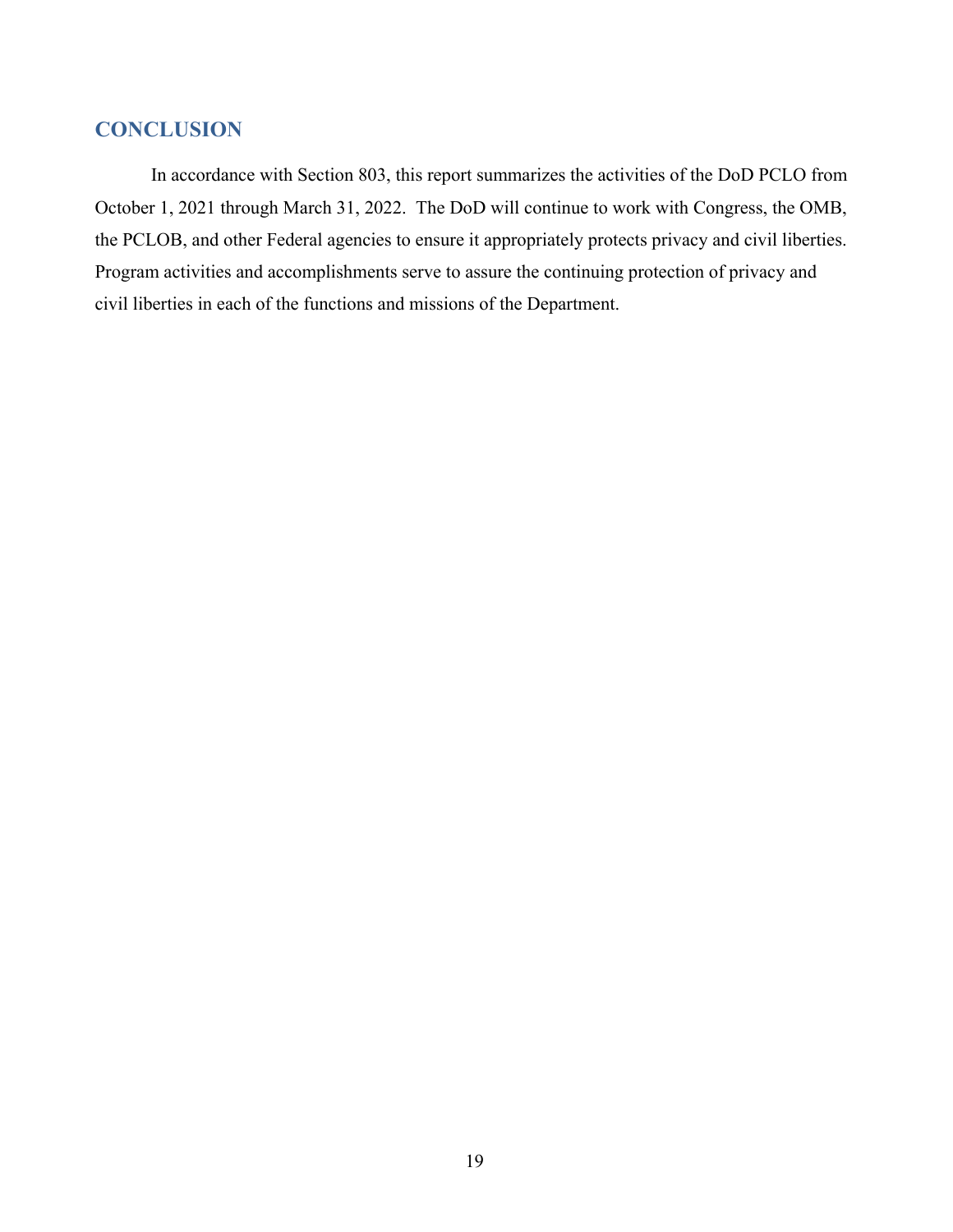## **APPENDIX: Samples of Privacy and Civil Liberties Complaints**

## **Sample DoD Privacy Complaints**<sup>16</sup>

#### *Sample Complaint #1:*

**Description of Complaint**: A substitute teacher's folder containing student PII was erroneously sent home in the backpack of a primary school student.

**Findings**: Substantiated. Incident was reported to the appropriate Privacy offices. Official notification was sent to impacted parents/sponsors. The substitute teacher and educational assistant received counseling and completed safeguarding PII refresher training. The process was reviewed and revised and in-person training was provided to the entire school staff on safeguarding PII and handling Controlled Unclassified Information (CUI) / Privacy Act Protected Information. **Disposition**: Responsive Action Taken.

#### *Sample Complaint #2:*

 $\overline{a}$ 

**Description of Complaint**: A document containing student PII was removed from a designated CUI container and misplaced. The PII included information on students' behavioral health rating scales. School personnel were unable to locate the document.

**Findings**: Substantiated. Provided notifications to the affected individuals. The incident was reported to the appropriate Privacy offices. In coordination with the district office, a comprehensive review of special education records was completed to ensure proper maintenance procedures. In addition, the school adopted a new policy to provide greater accountability over the custody of records and the individuals involved completed Safeguarding PII training. Further, the district office worked with the behavioral health department to develop a Standard Operating Procedure. **Disposition**: Responsive Action Taken.

<sup>&</sup>lt;sup>16</sup> These samples reflect submissions during the reporting period and have been edited to ensure the privacy of the complainant.